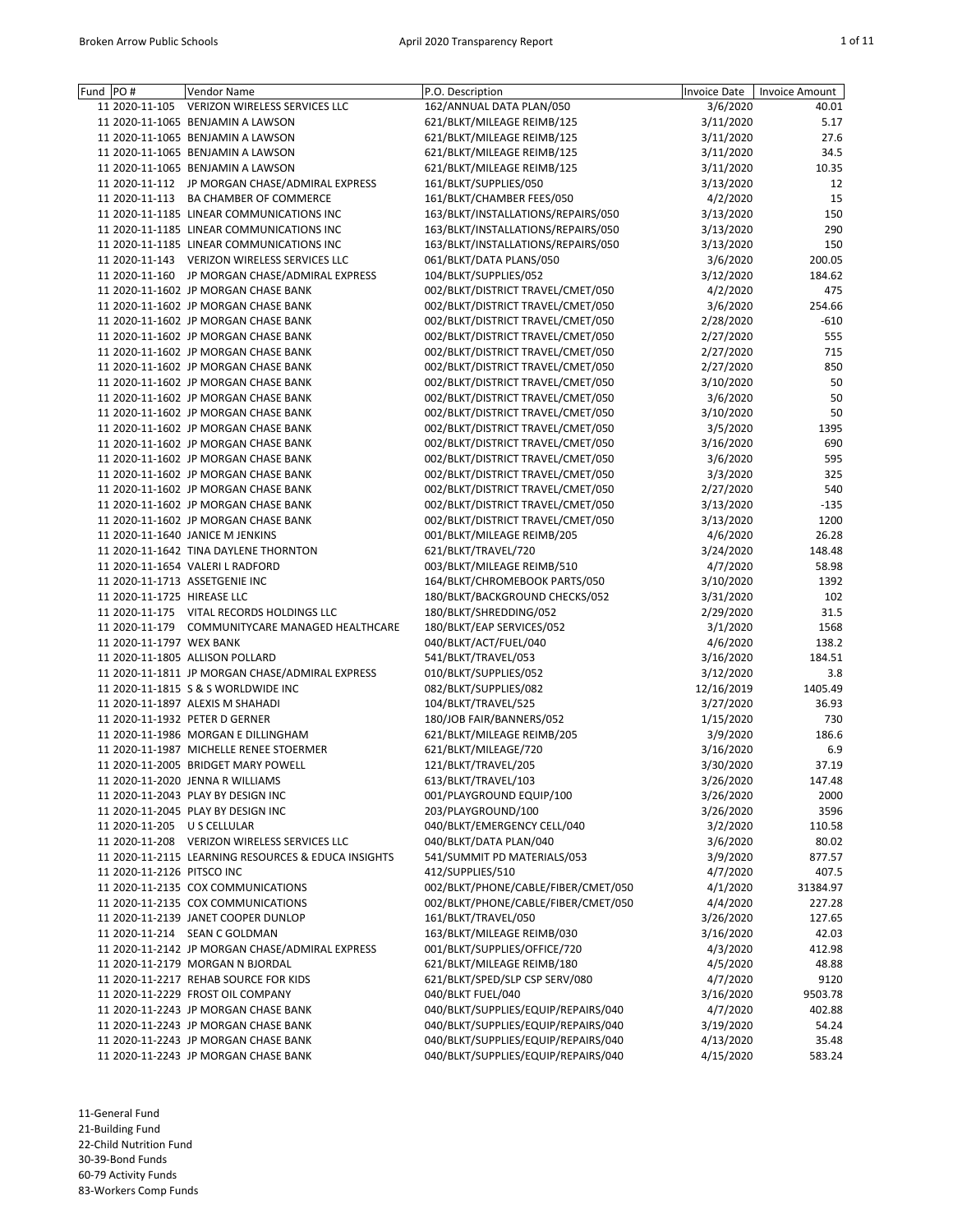|                                | 11 2020-11-2243 JP MORGAN CHASE BANK                | 040/BLKT/SUPPLIES/EQUIP/REPAIRS/040 | 4/13/2020 | 249.9    |
|--------------------------------|-----------------------------------------------------|-------------------------------------|-----------|----------|
|                                | 11 2020-11-2254 SECRETARY OF STATE                  | 180/NOTARY RENEWAL FEE/052          | 4/9/2020  | 20       |
|                                | 11 2020-11-2258 SKYLIGHT FINANCIAL INC              | 180/PAYROLL PAYCARDS/052            | 2/24/2020 | 60       |
|                                | 11 2020-11-2258 SKYLIGHT FINANCIAL INC              | 180/PAYROLL PAYCARDS/052            |           | 60       |
|                                |                                                     |                                     | 3/13/2020 |          |
|                                | 11 2020-11-2264 GLOBAL MED INDUSTRIES LLC           | 125/PADS FOR AEDS/050               | 1/17/2020 | 2846.2   |
|                                | 11 2020-11-2264 GLOBAL MED INDUSTRIES LLC           | 125/PADS FOR AEDS/050               | 2/7/2020  | 162      |
|                                | 11 2020-11-2303 OKLAHOMA SCHOOL INSURANCE GROUP     | 002/DEDUCTIBLES/050                 | 4/14/2020 | 42       |
|                                |                                                     |                                     |           |          |
| 11 2020-11-2320 ASSETGENIE INC |                                                     | 164/BLKT/CHROMEBOOK PARTS/050       | 3/10/2020 | 359.85   |
| 11 2020-11-2320 ASSETGENIE INC |                                                     | 164/BLKT/CHROMEBOOK PARTS/050       | 3/10/2020 | 1740     |
|                                | 11 2020-11-2364 JAN ELLEN GRISHAM                   | 151/BLKT/TRAVEL/135                 | 3/16/2020 | 344.07   |
|                                | 11 2020-11-2398 WILLIAM V MACGILL & CO              | 001/NURSE/SUPPLIES/150              | 1/31/2020 | 133.19   |
|                                |                                                     |                                     |           |          |
|                                | 11 2020-11-242 FEDEX OFFICE PRINT SERVICES INC      | 090/BLKT/PRINTING/030               | 3/31/2020 | 165.14   |
|                                | 11 2020-11-2453 HEATHER LISLE CO LLC                | 161/BLKT/CONSULTING SERVICES/720    | 4/2/2020  | 2500     |
|                                | 11 2020-11-2455 TULSA AREA UNITED WAY               | 161/REGISTRATION/UNITED WAY/050     | 3/13/2020 | 35       |
|                                | 11 2020-11-2483 OKLAHOMA SCHOOL INSURANCE GROUP     | 060/DEDUCTIBLES/050                 | 2/7/2020  | 1000     |
|                                |                                                     |                                     |           |          |
|                                | 11 2020-11-2507 SCHOOL SPECIALTY INC                | 001/SUPPLIES/SPED/505               | 3/10/2020 | 194.48   |
|                                | 11 2020-11-2507 SCHOOL SPECIALTY INC                | 001/SUPPLIESSPED/505                | 3/13/2020 | 5.39     |
|                                | 11 2020-11-2507 SCHOOL SPECIALTY INC                | 001/SUPPLIESSPED/505                | 3/16/2020 | 8.83     |
|                                | 11 2020-11-2513 JANET I DOTSON                      | 123/BLKT/TRAVEL/150                 | 3/26/2020 | 131.1    |
|                                |                                                     |                                     |           |          |
|                                | 11 2020-11-2521 ALPHA AWARDS & ENGRAVING LLC        | 001/STAFF NAME BADGES/180           | 3/12/2020 | 11       |
|                                | 11 2020-11-2526 FEDEX OFFICE PRINT SERVICES INC     | 040/BLKT/PRINTING/040               | 1/7/2020  | 185.04   |
|                                | 11 2020-11-2526 FEDEX OFFICE PRINT SERVICES INC     | 040/BLKT/PRINTING/040               | 2/10/2020 | 1425     |
| 11 2020-11-2551 B & L PRINTING |                                                     | 001/PRINTING/700                    | 2/24/2020 | 338      |
|                                |                                                     |                                     |           |          |
|                                | 11 2020-11-2554 FLINN SCIENTIFIC COMPANY            | 001/SUPPLIES/SCIENCE/720            | 2/21/2020 | 1437.37  |
|                                | 11 2020-11-2554 FLINN SCIENTIFIC COMPANY            | 001/SUPPLIES/SCIENCE/720            | 3/12/2020 | 4.94     |
|                                | 11 2020-11-2555 BLICK ART MATERIALS LLC             | 001/SUPPLIES/ART/720                | 2/21/2020 | 171.99   |
|                                | 11 2020-11-2555 BLICK ART MATERIALS LLC             |                                     |           | 1024.77  |
|                                |                                                     | 001/SUPPLIES/ART/720                | 2/23/2020 |          |
|                                | 11 2020-11-2555 BLICK ART MATERIALS LLC             | 001/SUPPLIES/ART/720                | 3/5/2020  | 82.4     |
|                                | 11 2020-11-2561 THE PROPHET CORPORATION             | 001/EQUIPMENT/PE/720                | 2/18/2020 | 777.81   |
|                                | 11 2020-11-2562 BLICK ART MATERIALS LLC             | 201/SUPPLIES/ART/720                | 2/21/2020 | 416.27   |
|                                |                                                     |                                     |           |          |
|                                | 11 2020-11-2565 JP MORGAN CHASE/ADMIRAL EXPRESS     | 412/SUPPLIES/725                    | 2/19/2020 | 107.88   |
|                                | 11 2020-11-2620 SCHOLASTIC INC                      | 367/READING INTERVENTION/050        | 4/3/2020  | 3314.95  |
| 11 2020-11-2621 NBI INC        |                                                     | 180/TRAINING DVD/052                | 3/10/2020 | 346.95   |
|                                | 11 2020-11-2627 ALICE A SCHNEIDER                   | 010/BLKT/TRAVEL/052                 | 3/26/2020 | 6.67     |
|                                |                                                     |                                     |           |          |
|                                | 11 2020-11-2629 BOARD OF CONTROL FOR S REG ED BOARD | 541/SREB PD/053                     | 4/3/2020  | 30800    |
|                                | 11 2020-11-263 REHAB SOURCE FOR KIDS                | 152/BLKT/SPED/STDNT SERVICES/080    | 4/7/2020  | 50334.67 |
|                                | 11 2020-11-2630 JP MORGAN CHASE/ADMIRAL EXPRESS     | 001/SUPPLIES/SPED/720               | 2/28/2020 | 1472.76  |
|                                | 11 2020-11-2630 JP MORGAN CHASE/ADMIRAL EXPRESS     | 001/SUPPLIES/SPED/720               | 3/12/2020 | 195.2    |
|                                |                                                     |                                     |           |          |
|                                | 11 2020-11-264 VITAL RECORDS HOLDINGS LLC           | 152/BLKT/SPED/SHREDDING/080         | 2/29/2020 | 59.6     |
| 11 2020-11-2641 SCHOLASTIC INC |                                                     | 001/GUIDED READING/135              | 3/4/2020  | 3196.42  |
|                                | 11 2020-11-2642 SCHOLASTIC INC                      | 001/GUIDED READING /135             | 3/4/2020  | 2833.9   |
|                                | 11 2020-11-265 JP MORGAN CHASE/ADMIRAL EXPRESS      | 152/BLKT/SPED/SUPPLIES/052          | 3/11/2020 | 13.39    |
|                                |                                                     |                                     |           |          |
|                                | 11 2020-11-265 JP MORGAN CHASE/ADMIRAL EXPRESS      | 152/BLKT/SPED/SUPPLIES/052          | 3/12/2020 | 7.06     |
|                                | 11 2020-11-2657 OTC BRANDS INC                      | 511/PARENT NIGHT MATERIALS/175      | 2/28/2020 | 250.69   |
|                                | 11 2020-11-266 MOBILIZED VISION, LLC                | 152/BLKT/SPED/VISION SERVICES/080   | 4/10/2020 | 48.68    |
|                                | 11 2020-11-266 MOBILIZED VISION, LLC                | 152/BLKT/SPED/VISION SERVICES/080   | 4/10/2020 | 3932.5   |
|                                |                                                     |                                     |           |          |
|                                | 11 2020-11-2668 NASCO EDUCATION LLC                 | 001/ART/SUPPLIES/175                | 3/6/2020  | 867.72   |
|                                | 11 2020-11-2676 WILLIAM V MACGILL & CO              | 082/FIRST AID/SUPPLIES/082          | 3/12/2020 | 300.79   |
|                                | 11 2020-11-2677 WILLIAM V MACGILL & CO              | 001/HEALTH OFC/SUPPLIES/205         | 3/12/2020 | 211.17   |
|                                | 11 2020-11-2678 JP MORGAN CHASE/ADMIRAL EXPRESS     | 001/SUPPLIES/ENGLISH/720            | 3/5/2020  | 152.36   |
|                                |                                                     |                                     |           |          |
|                                | 11 2020-11-2678 JP MORGAN CHASE/ADMIRAL EXPRESS     | 001/SUPPLIES/ENGLISH/720            | 3/6/2020  | 6.45     |
| 11 2020-11-2679 ASSETGENIE INC |                                                     | 001/CHARGERS/COMPED/720             | 3/5/2020  | 33.9     |
|                                | 11 2020-11-2682 SKL ENTERPRISES LLC                 | 160/MEMBERSHIP/003                  | 3/4/2020  | 600      |
|                                | 11 2020-11-2684 JP MORGAN CHASE/ADMIRAL EXPRESS     | 001/CLASSROOM SUPPLIES/700          | 3/5/2020  | 28       |
|                                |                                                     |                                     |           |          |
|                                | 11 2020-11-2689 BARNES & NOBLE INC                  | 001/BOOKS/200                       | 3/4/2020  | 152.08   |
|                                | 11 2020-11-2689 BARNES & NOBLE INC                  | 001/INSTRUCTIONAL BOOKS/200         | 3/12/2020 | $-12.74$ |
|                                | 11 2020-11-2691 FUN AND FUNCTION                    | 201/CLASSROOM EQUIP/GRANT/200       | 4/14/2020 | 820      |
|                                | 11 2020-11-2694 OTA PIKEPASS CUSTOMER SERV CTR      | 040/BLKT/TURNPIKE FEES/040          | 4/1/2020  | 3776.64  |
|                                |                                                     |                                     |           |          |
|                                | 11 2020-11-2696 COUGHLAN COMPANIES INC              | 082/BOOKS/082                       | 3/10/2020 | 575.76   |
|                                | 11 2020-11-2708 NASCO EDUCATION LLC                 | 412/SUPPLIES/720                    | 4/1/2020  | 20.7     |
|                                | 11 2020-11-2713 ASSOCIATED THEATRICAL CONTRACTORS   | 036/KIRKLAND THEATRE SUPPLIES/059   | 3/24/2020 | 199.25   |
|                                | 11 2020-11-2713 ASSOCIATED THEATRICAL CONTRACTORS   | 036/KIRKLAND THEATRE SUPPLIES/059   | 4/10/2020 | 17.84    |
| 11 2020-11-2720 CDW LLC        |                                                     | 162/TECH EQUIPMENT/050              | 3/6/2020  | 45.78    |
|                                |                                                     |                                     |           |          |
|                                | 11 2020-11-2724 JP MORGAN CHASE/ADMIRAL EXPRESS     | 412/SUPPLIES/530                    | 3/6/2020  | 1280.04  |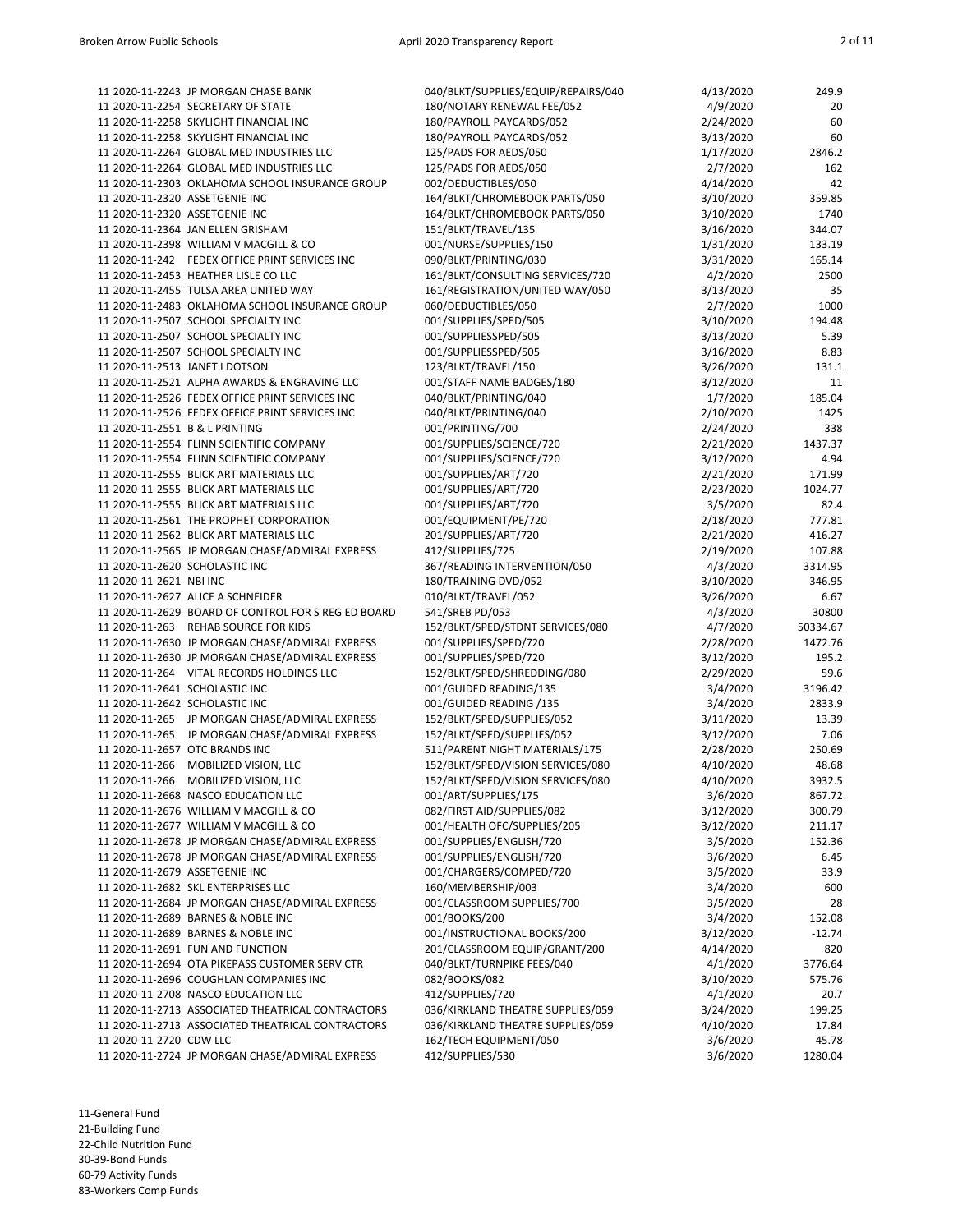|                                | 11 2020-11-2725 NATHALIE JEAN BRASSFIELD           | 003/BLKT/TRAVEL/052                      | 3/16/2020  | 141.25    |
|--------------------------------|----------------------------------------------------|------------------------------------------|------------|-----------|
|                                | 11 2020-11-2726 ALICE A SCHNEIDER                  | 010/BLKT/TRAVEL/052                      | 3/16/2020  | 127.85    |
|                                | 11 2020-11-2729 D. E. ZIEGLER ART CRAFT SUPPLY INC | 001/FRAMES/ART/720                       | 3/21/2020  | 867       |
|                                | 11 2020-11-2730 PASCO SCIENTIFIC CO                | 001/EQUIPMENT/SCIENCE/720                | 3/10/2020  | 944       |
|                                | 11 2020-11-2732 SAMANTHA LACERDA                   | 152/BLKT/MILEAGE REIMB/180               | 3/23/2020  | 11.9      |
| 11 2020-11-2735 CARRIE A KOURI |                                                    | 152/SPED/SUPPLIES/150                    | 3/9/2020   | 20.9      |
|                                | 11 2020-11-2749 JP MORGAN CHASE/ADMIRAL EXPRESS    | 511/MCKINNEY-VENTO/SUPPLIES/050          | 3/10/2020  | 10.41     |
| 11 2020-11-2750 B & L PRINTING |                                                    | 511/MCKINNEY-VENTO/BROCHURES/050         | 3/13/2020  | 165       |
| 11 2020-11-2751 RACHAEL K HALL |                                                    | 123/BLKT/TRAVEL/505                      | 3/16/2020  | 133.4     |
|                                | 11 2020-11-2752 KELLI ANN BURNETT                  | 003/BLKT/TRAVEL/052                      | 3/16/2020  | 8.17      |
| 11 2020-11-2755 TRINITY 3 LLC  |                                                    | 001/CHARGERS/510                         | 3/11/2020  | 169.5     |
|                                | 11 2020-11-2756 WILLIAM V MACGILL & CO             | 001/HEALTH OFC/SUPPLIES/505              | 3/24/2020  | 128.83    |
|                                | 11 2020-11-2758 SAM'S CLUB DIRECT                  | 412/BLKT/SUPPLIES/720                    | 3/12/2020  | 82.57     |
|                                | 11 2020-11-2768 OFFICE DEPOT INC                   | 001/SUPPLIES/COUNSELOR/720               | 3/11/2020  | 18.99     |
|                                | 11 2020-11-2773 LAKESHORE EQUIPMENT CO             | 511/STUDENT MARKERS/220                  | 3/12/2020  | 118.51    |
|                                | 11 2020-11-2776 JP MORGAN CHASE/ADMIRAL EXPRESS    | 001/SUPPLIES/135                         | 3/12/2020  | 387.74    |
|                                | 11 2020-11-2778 JP MORGAN CHASE/ADMIRAL EXPRESS    | 412/SUPPLIES/720                         | 3/12/2020  | 1248.58   |
|                                | 11 2020-11-2779 JP MORGAN CHASE/ADMIRAL EXPRESS    | 001/SUPPLIES/MATH/720                    | 3/12/2020  | 332.1     |
|                                | 11 2020-11-2780 JP MORGAN CHASE/ADMIRAL EXPRESS    | 010/SUPPLIES/052                         | 3/12/2020  | 115.82    |
|                                | 11 2020-11-2781 JP MORGAN CHASE/ADMIRAL EXPRESS    | 511/SUMMER SCHOOL SUPPLIES/220           | 3/12/2020  | 688.58    |
|                                | 11 2020-11-2783 SONOVA USA INC                     | 123/504 STUDENT MATERIALS/180            | 3/11/2020  | 1539.99   |
|                                | 11 2020-11-2784 PIONEER VALLEY EDUCATIONAL PRESS   | 511/STUDENT JOURNALS/140                 | 3/18/2020  | 115.96    |
|                                | 11 2020-11-2785 LAKESHORE EQUIPMENT CO             | 511/PARENT INVOLVEMENT SUPPLIES/140      | 3/13/2020  | 85.47     |
|                                | 11 2020-11-2787 JP MORGAN CHASE/ADMIRAL EXPRESS    | 003/CARDSTOCK/052                        | 3/12/2020  | 83.75     |
| 11 2020-11-2796 SCHOLASTIC INC |                                                    | 511/BOOKS/140                            | 3/20/2020  | 356.87    |
|                                | 11 2020-11-2802 BA PUBLIC SCHOOLS/COMMERCE         | 191/BLKT/BANK FEES/CMET/052              | 12/31/2019 | 2         |
|                                | 11 2020-11-2802 BA PUBLIC SCHOOLS/COMMERCE         | 191/BLKT/BANK FEES/CMET/052              | 3/6/2020   | 4         |
|                                | 11 2020-11-2802 BA PUBLIC SCHOOLS/COMMERCE         | 191/BLKT/BANK FEES/CMET/052              | 4/7/2020   | 4         |
|                                | 11 2020-11-2807 BLICK ART MATERIALS LLC            | 001/SUPPLIES/525                         | 3/16/2020  | 388.22    |
|                                | 11 2020-11-2807 BLICK ART MATERIALS LLC            | 001/SUPPLIES/525                         | 3/18/2020  | 100.08    |
|                                | 11 2020-11-2809 BLICK ART MATERIALS LLC            | 203/ART/SUPPLIES/510                     | 3/16/2020  | 503.94    |
|                                | 11 2020-11-2821 GREAT MINDS PBC                    | 333/ EUREKA MATH/MID SCHLS               | 3/30/2020  | 26702.36  |
|                                | 11 2020-11-2835 REALLY GOOD STUFF LLC              | 201/GRANT SUPPLIES/175                   | 3/16/2020  | 176.86    |
|                                | 11 2020-11-2842 BARNES & NOBLE INC                 | 001/AUTISM BOOKS/165                     | 3/17/2020  | 66.89     |
|                                | 11 2020-11-2875 OK CORPORATION COMMISSION          | 040/licensefee/tanks/040                 | 3/20/2020  | 75        |
|                                | 11 2020-11-297 FEDERAL EXPRESS CORP                | 163/BLKT/POSTAGE/SHIPPING/050            | 3/19/2020  | 26.06     |
|                                | 11 2020-11-310 DRUGS OF ABUSE TESTING LABORATORY   | 089/BLKT/DRUG TESTING/052                | 4/1/2020   | 25        |
|                                | 11 2020-11-329 VITAL RECORDS HOLDINGS LLC          | 082/BLKT/SHREDDING/082                   | 2/29/2020  | 15.5      |
|                                | 11 2020-11-335 VERIZON WIRELESS SERVICES LLC       | 037/BLKT/DATA PLAN/052                   | 3/6/2020   | 40.01     |
|                                | 11 2020-11-336 VERIZON WIRELESS SERVICES LLC       | 193/BLKT/DATA PLAN/052                   | 3/6/2020   | 81.8      |
| 11 2020-11-38                  | TWO OAKS INVESTMENTS LLC                           | 181/BLKT/WC TPA/CMET/050                 | 3/13/2020  | 2900      |
| 11 2020-11-38                  | TWO OAKS INVESTMENTS LLC                           | 181/BLKT/WC TPA/CMET/050                 | 4/15/2020  | 2900      |
| 11 2020-11-427                 | VITAL RECORDS HOLDINGS LLC                         | 010/BLKT/SHREDDING SERVICES/050          | 2/29/2020  | 15.5      |
|                                | 11 2020-11-435 RUDOLPH LEE LACK                    | 155/BLKT/MILEAGE REIMB/720               | 10/31/2019 | 35.54     |
|                                | 11 2020-11-435 RUDOLPH LEE LACK                    | 155/BLKT/MILEAGE REIMB/720               | 11/22/2019 | 33.41     |
|                                | 11 2020-11-435 RUDOLPH LEE LACK                    | 155/BLKT/MILEAGE REIMB/720               | 1/31/2020  | 28.7      |
| 11 2020-11-435                 | RUDOLPH LEE LACK                                   | 155/BLKT/MILEAGE REIMB/720               | 12/20/2019 | 31.18     |
| 11 2020-11-435                 | RUDOLPH LEE LACK                                   | 155/BLKT/MILEAGE REIMB/720               | 2/28/2020  | 32.02     |
| 11 2020-11-435                 | RUDOLPH LEE LACK                                   | 155/BLKT/MILEAGE REIMB/720               | 3/13/2020  | 22.08     |
| 11 2020-11-435                 | RUDOLPH LEE LACK                                   | 155/BLKT/MILEAGE REIMB/720               | 8/30/2019  | 17.82     |
| 11 2020-11-435                 | RUDOLPH LEE LACK                                   | 155/BLKT/MILEAGE REIMB/720               | 9/27/2019  | 42.32     |
| 11 2020-11-44                  | BROKEN ARROW INSURANCE AGENCY INC                  | 060/BLKT/BONDS                           | 3/19/2020  | 100       |
| 11 2020-11-44                  | BROKEN ARROW INSURANCE AGENCY INC                  | 060/BLKT BONDS/050                       | 4/6/2020   | 375       |
| 11 2020-11-443                 | <b>COLLEGE BOARD</b>                               | 010/PSAT 8/9 GRADE/NMSQT 11 GRADE FEE/MS | 2/11/2020  | 452       |
| 11 2020-11-443                 | <b>COLLEGE BOARD</b>                               | 010/PSAT 8/9 GRADE/NMSQT 11 GRADE FEE/MS | 3/20/2020  | 24732     |
| 11 2020-11-45                  | OKLAHOMA SCHOOL INSURANCE GROUP                    | 060/BLKT/GENLIABDEDUCTIBLE/050           | 1/24/2020  | 1000      |
| 11 2020-11-46                  | UMB BANK N.A.                                      | 191/BLKT/AGENCY FEES/CMET/052            | 4/7/2020   | 300       |
| 11 2020-11-48                  | VIP VOICE SERVICES LLC                             | 002/BLKT/SIP CALL PATHS/CMET/050         | 4/1/2020   | 593.67    |
| 11 2020-11-49                  | PUBLIC SERVICE CO OF OK                            | 002/UTILITIES/050                        | 4/9/2020   | 1345.6    |
| 11 2020-11-49                  | PUBLIC SERVICE CO OF OK                            | 002/UTILTIES                             | 3/17/2020  | 508.95    |
| 11 2020-11-49                  | PUBLIC SERVICE CO OF OK                            | 0020/ELECTRICITY/050                     | 3/16/2020  | 3610.38   |
| 11 2020-11-49                  | PUBLIC SERVICE CO OF OK                            | 002/UTILITIES/050                        | 3/17/2020  | 356.99    |
| 11 2020-11-49                  | PUBLIC SERVICE CO OF OK                            | 002/ELECTRIC/050                         | 4/1/2020   | 107636.92 |
| 11 2020-11-532                 | OKLAHOMA KENWORTH INC                              | 039/BLKT/TRUCKING/BAND/720               | 3/12/2020  | 54.4      |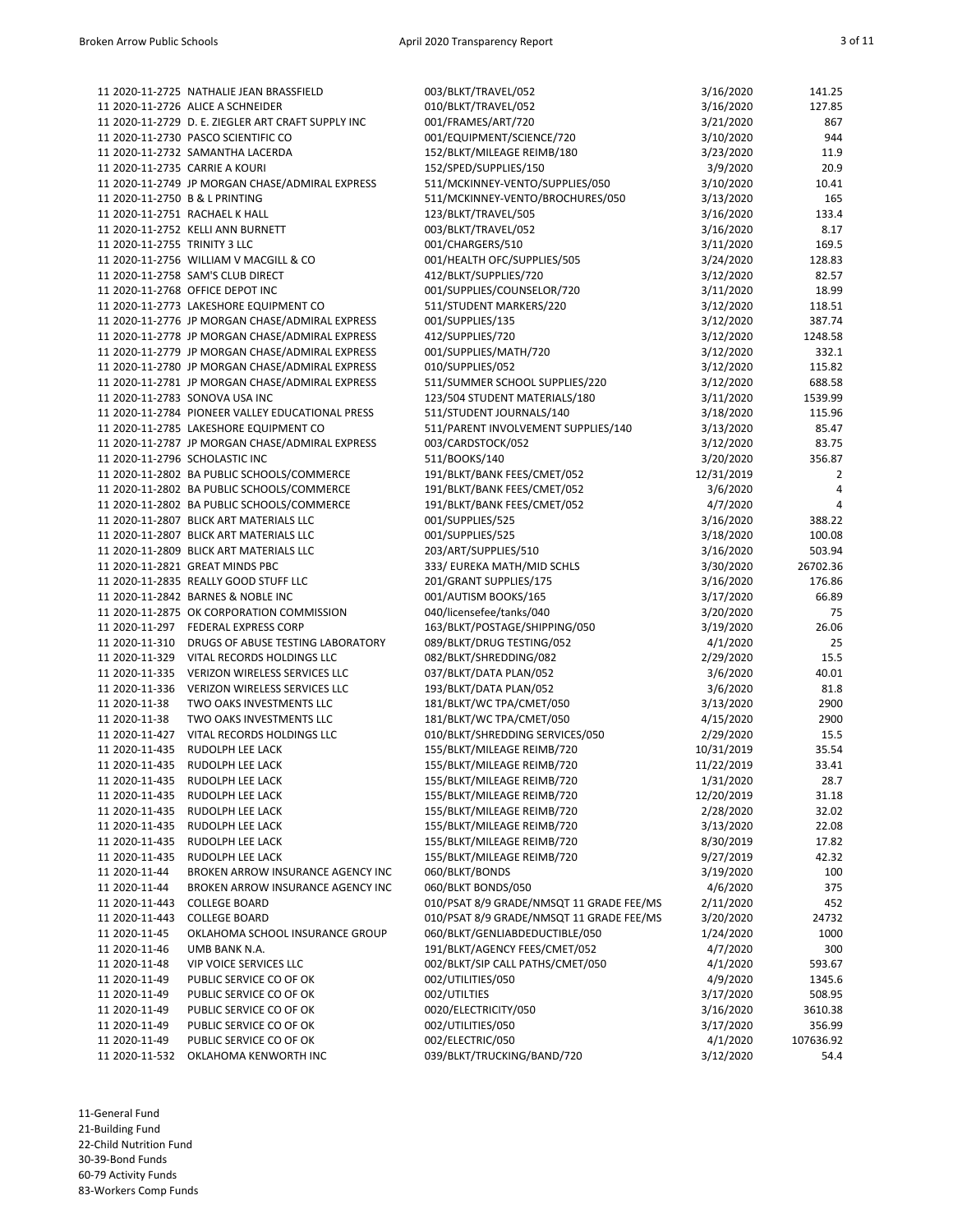| 11 2020-11-532 | OKLAHOMA KENWORTH INC              | 039/BLKT/TRUCKING/BAND/720               | 3/12/2020  | 180.72    |
|----------------|------------------------------------|------------------------------------------|------------|-----------|
| 11 2020-11-533 | <b>PALEN MUSIC CENTER</b>          | 039/BLKT/INSTRUMENT REPAIRS/720          | 3/27/2020  | 5250      |
| 11 2020-11-59  | VITAL RECORDS HOLDINGS LLC         | 191/BLKT/DOCUMENT SHREDDING/CMET/052     | 2/29/2020  | 15.6      |
| 11 2020-11-611 | DEBRA M MOORE                      | 001/MILEAGE/135                          | 4/7/2020   | 130.05    |
| 11 2020-11-63  | JP MORGAN CHASE BANK               | 191/MISCBUSINESS/050                     | 3/13/2020  | 285       |
|                |                                    |                                          |            |           |
| 11 2020-11-63  | <b>JP MORGAN CHASE BANK</b>        | 191/BLKT/MISC BUSN EXP/CMET/050          | 4/17/2020  | 1452.42   |
| 11 2020-11-63  | JP MORGAN CHASE BANK               | 191/BLKT/MISC BUSN EXP/CMET/050          | 4/15/2020  | 1001      |
| 11 2020-11-64  | <b>BANK OF OKLAHOMA</b>            | 191/BLKT BANK FEES/052                   | 3/31/2020  | 957.31    |
| 11 2020-11-66  | FEDERAL EXPRESS CORP               | 191/BLKT/EXPRESS SHIPPING/CMET/052       | 3/12/2020  | 39.7      |
| 11 2020-11-66  | FEDERAL EXPRESS CORP               | 191/EXPRESS SHIPPING                     | 4/1/2020   | 23.32     |
|                |                                    |                                          |            |           |
| 11 2020-11-670 | LARRY L MULLINS                    | 621/BLKT/SPED/SERVICES/080               | 3/27/2020  | 1031.25   |
| 11 2020-11-681 | <b>REHAB SOURCE FOR KIDS</b>       | 621/BLKT/SPED/SPEECH PSYCH SERV/080      | 4/7/2020   | 4938.75   |
| 11 2020-11-718 | <b>WESLEY J ATKINSON</b>           | 155/BLKT/MILEAGE REIMB/720               | 3/31/2020  | 40.25     |
| 11 2020-11-769 | HEATHER JEAN GUYNES                | 621/BLKT/MILEAGE REIMB/720               | 4/3/2020   | 28.84     |
| 11 2020-11-770 | <b>TASHA A KLEIN</b>               | 621/BLKT/MILEAGE REIMB/700               | 4/3/2020   | 75.9      |
|                |                                    |                                          |            |           |
| 11 2020-11-770 | TASHA A KLEIN                      | 621/BLKT/MILEAGE REIMB/700               | 4/3/2020   | 51.22     |
| 11 2020-11-783 | WILLIAM V MACGILL & CO             | 082/BLKT/FIRST AID SUPPLIES/082          | 3/12/2020  | 1000      |
| 11 2020-11-802 | ALPHA AWARDS & ENGRAVING LLC       | 001/STAFF NAME BADGES/180                | 8/20/2019  | 60.5      |
| 11 2020-11-847 | <b>B-5 ENTERPRISES LLC</b>         | 412/BLKT/SUPPLIES/VOAG/720               | 3/25/2020  | 70        |
| 11 2020-11-847 | <b>B-5 ENTERPRISES LLC</b>         | 412/BLKT/SUPPLIES/VOAG/720               | 3/25/2020  | 50        |
|                |                                    | 621/BLKT/MILEAGE REIMB/050               |            |           |
| 11 2020-11-915 | ADRIEN MICHELE FRANCIS             |                                          | 4/1/2020   | 3.45      |
| 21 2020-21-138 | LOWE'S HOME CENTERS                | 041/BLKT/PARTS/SUPPL/FURN/FIXT/MACH/041  | 3/13/2020  | 12.34     |
| 21 2020-21-138 | LOWE'S HOME CENTERS                | 041/BLKT/PARTS/SUPPL/FURN/FIXT/MACH/041  | 3/10/2020  | 23.83     |
| 21 2020-21-138 | LOWE'S HOME CENTERS                | 041/BLKT/PARTS/SUPPL/FURN/FIXT/MACH/041  | 3/11/2020  | 45.09     |
| 21 2020-21-138 | LOWE'S HOME CENTERS                | 041/BLKT/PARTS/SUPPL/FURN/FIXT/MACH/041  | 2/24/2020  | 348.5     |
| 21 2020-21-149 | AUTOMATIC PROTECTION SYSTEMS CORP  | 055/BLKT/FIRE EX/REPAIR/INSPECTIONS/055  | 12/23/2019 | 89        |
|                |                                    |                                          |            |           |
| 21 2020-21-149 | AUTOMATIC PROTECTION SYSTEMS CORP  | 055/BLKT/FIRE EX/REPAIR/INSPECTIONS/055  | 12/23/2019 | 4         |
| 21 2020-21-149 | AUTOMATIC PROTECTION SYSTEMS CORP  | 055/BLKT/FIRE EX/REPAIR/INSPECTIONS/055  | 12/31/2019 | 39.25     |
| 21 2020-21-149 | AUTOMATIC PROTECTION SYSTEMS CORP  | 055/BLKT/FIRE EX/REPAIR/INSPECTIONS/055  | 12/31/2020 | 39.25     |
| 21 2020-21-149 | AUTOMATIC PROTECTION SYSTEMS CORP  | 055/BLKT/FIRE EX/REPAIR/INSPECTIONS/055  | 1/24/2020  | 240       |
| 21 2020-21-149 | AUTOMATIC PROTECTION SYSTEMS CORP  | 055/BLKT/FIRE EX/REPAIR/INSPECTIONS/055  | 3/11/2020  | 4         |
|                |                                    |                                          |            |           |
| 21 2020-21-149 | AUTOMATIC PROTECTION SYSTEMS CORP  | 055/BLKT/FIRE EX/REPAIR/INSPECTIONS/055  | 3/11/2020  | 4         |
| 21 2020-21-149 | AUTOMATIC PROTECTION SYSTEMS CORP  | 055/BLKT/FIRE EX/REPAIR/INSPECTIONS/055  | 3/19/2020  | 240       |
| 21 2020-21-149 | AUTOMATIC PROTECTION SYSTEMS CORP  | 055/BLKT/FIRE EX/REPAIR/INSPECTIONS/055  | 3/19/2020  | 240       |
| 21 2020-21-152 | LENNOX INDUSTRIES INC              | 041/BLKT/SUPPLIES/MACHINER/FURN/FIXT/041 | 2/11/2020  | 281       |
| 21 2020-21-152 | LENNOX INDUSTRIES INC              | 041/BLKT/SUPPLIES/MACHINER/FURN/FIXT/041 | 3/4/2020   | 253.74    |
|                |                                    |                                          |            |           |
| 21 2020-21-161 | <b>TYLER COLE</b>                  | 041/BLKT/BIRD CONTROL/205                | 4/1/2020   | 244.22    |
| 21 2020-21-163 | PRO BATTERY INC                    | 055/BLKT/BATTERIES/055                   | 3/12/2020  | 1395      |
| 21 2020-21-168 | PIONEER FENCE CO., INC             | 041/BLKT/CONTRACTOR SERVICES/041         | 4/15/2020  | 350       |
| 21 2020-21-193 | DUDE SOLUTIONS INC                 | 194/WO SYSTEM/050                        | 4/20/2020  | 7700      |
| 21 2020-21-199 | MIDWEST RACQUETBALL & SPORTING INC | 191/TRACK REPLACEMENT/003                | 3/6/2020   | 121796.68 |
|                |                                    |                                          | 3/31/2020  | 173.84    |
| 21 2020-21-2   | <b>BANK OF OKLAHOMA</b>            | 191/BLKT/BANK FEES/SUPPLIES/CMET/050     |            |           |
| 21 2020-21-208 | C & C SUPPLY AND SERVICE CO INC    | 055/BLKT/SUPPLIES/PARTS/055              | 2/26/2020  | 232       |
| 21 2020-21-208 | C & C SUPPLY AND SERVICE CO INC    | 055/BLKT/SUPPLIES/PARTS/055              | 3/3/2020   | 489.4     |
| 21 2020-21-212 | <b>MURRAY WOMBLE INC</b>           | 041/BLKT/BLEACHER INSPECTION/REPAIRS/041 | 3/30/2020  | 2816      |
|                | 21 2020-21-226 HOME DEPOT USA INC  | 055/BLKT/SUPPLIES/055                    | 2/25/2020  | 333       |
| 21 2020-21-226 | HOME DEPOT USA INC                 | 055/BLKT/SUPPLIES/055                    |            | 218.5     |
|                |                                    |                                          | 3/11/2020  |           |
| 21 2020-21-234 | <b>CENERGISTIC LLC</b>             | 002/BLKT/ENERGY CONSERVATION/CMET/050    | 3/25/2020  | 20301     |
| 21 2020-21-236 | ALLWINE ROOFING & CONSTRUCTION INC | 041/BLKT/CONTRACTOR SERVICES/041         | 3/24/2020  | 233       |
| 21 2020-21-236 | ALLWINE ROOFING & CONSTRUCTION INC | 041/BLKT/CONTRACTOR SERVICES/041         | 3/24/2020  | 298       |
| 21 2020-21-248 | HEATWAVE SUPPLY INC                | 041/BLKT PARTS/SUPPL/FURN/FIXT/MACH/041  | 2/24/2020  | 1050      |
| 21 2020-21-248 | HEATWAVE SUPPLY INC                | 041/BLKT PARTS/SUPPL/FURN/FIXT/MACH/041  | 3/16/2020  | 36.6      |
|                |                                    |                                          |            |           |
| 21 2020-21-250 | BROKEN ARROW ELECTRIC SUPPLY LLC   | 041BLKT PO FOR PARTS/SUPPL/FURN/FIXT/041 | 1/13/2020  | 294.55    |
| 21 2020-21-250 | BROKEN ARROW ELECTRIC SUPPLY LLC   | 041BLKT PO FOR PARTS/SUPPL/FURN/FIXT/041 | 3/11/2020  | 26.54     |
| 21 2020-21-250 | BROKEN ARROW ELECTRIC SUPPLY LLC   | 041BLKT PO FOR PARTS/SUPPL/FURN/FIXT/041 | 3/16/2020  | 26.54     |
| 21 2020-21-250 | BROKEN ARROW ELECTRIC SUPPLY LLC   | 041BLKT PO FOR PARTS/SUPPL/FURN/FIXT/041 | 3/3/2020   | 31.5      |
| 21 2020-21-251 | <b>LOCKE SUPPLY</b>                | 041/BLKT/PARTS/SUPPL/FURN/FIXT/041       | 3/13/2020  | 192.46    |
|                |                                    | 041/BLKT/PARTS/SUPPL/FURN/FIXT/041       |            |           |
| 21 2020-21-251 | <b>LOCKE SUPPLY</b>                |                                          | 3/16/2020  | 20.52     |
| 21 2020-21-251 | <b>LOCKE SUPPLY</b>                | 041/BLKT/PARTS/SUPPL/FURN/FIXT/041       | 3/31/2020  | 11.53     |
| 21 2020-21-259 | PANCO INC                          | 041/BLKT/EMS CONTRACTOR SERVICES/041     | 3/4/2020   | 500       |
| 21 2020-21-27  | CLIFFORD POWER SYSTEMS INC         | 041/SEMI/GENERATOR INSPECT/720/051       | 1/14/2020  | 300       |
| 21 2020-21-273 | TALON COMMERCIAL SERVICES          | 060/HS SF/BB WIND DAMAGE/003             | 2/12/2020  | 3957      |
| 21 2020-21-276 | <b>JOSEPH ENTERPRISES</b>          | 194/FRENCH DRAIN/180                     | 3/26/2020  | 19430     |
|                |                                    |                                          |            |           |
| 21 2020-21-278 | OLD RULE SERVICES LLC              | 194/GYM FLOORING/510                     | 4/1/2020   | 17800     |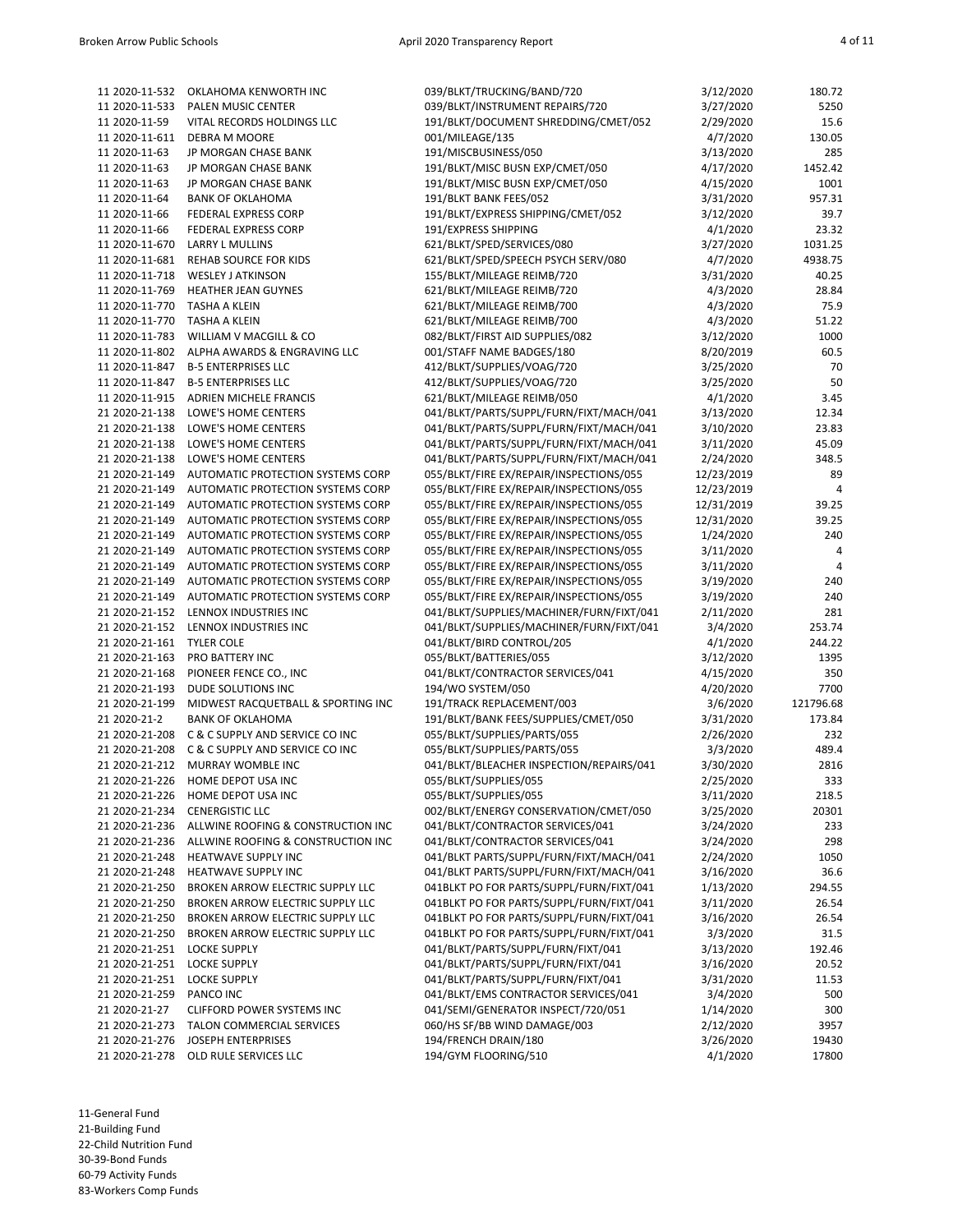| 21 2020-21-284 | L & M OFFICE FURNITURE LLC       | 194/TEACHERS DESK/150                    | 3/13/2020 | 593.46    |
|----------------|----------------------------------|------------------------------------------|-----------|-----------|
| 21 2020-21-286 | VERDE VISTA RESOURCES INC        | 041/GROUNDMAINT/041                      | 3/23/2020 | 85        |
| 21 2020-21-286 | VERDE VISTA RESOURCES INC        | 041/BLKT/GROUNDMAINT/041                 | 3/23/2020 | 150       |
| 21 2020-21-286 | VERDE VISTA RESOURCES INC        | 041/LAWNSERVICE/041                      | 3/26/2020 | 38870     |
|                |                                  | 041/BLKT/MOWING/GROUND MAINT/ALLSITE/041 | 4/13/2020 | 8720      |
| 21 2020-21-286 | VERDE VISTA RESOURCES INC        |                                          |           |           |
| 21 2020-21-286 | VERDE VISTA RESOURCES INC        | 041/BLKT/MOWING/GROUND MAINT/ALLSITE/041 | 4/17/2020 | 8720      |
| 21 2020-21-289 | <b>BLIND AMBITIONS</b>           | 194/BLIND REPAIR/REPLACEMENT/030         | 2/17/2020 | 7600      |
| 21 2020-21-291 | <b>BLIND AMBITIONS</b>           | 041/SCREEN SHADES/055                    | 2/20/2020 | 2535      |
| 21 2020-21-300 | PUR-O-ZONE INC                   | 055/PARTS/055                            | 3/9/2020  | 473.92    |
| 21 2020-21-307 | PIONEER FENCE CO., INC           | 041/BLKT/CONTRACTOR SERVICE/MAINT/041    | 3/23/2020 | 850       |
| 21 2020-21-311 | MANHATTAN CONSTRUCTION COMPANY   | 188/CONSTRUCTION/ES16                    | 3/20/2020 | 378248.58 |
|                |                                  |                                          |           |           |
| 21 2020-21-312 | HAGAR RESTAURANT EQUIP SERV INC  | 041/DIAGNOSTIC/COOLER DOOR REPAIR/720    | 2/17/2020 | 156       |
| 21 2020-21-317 | HOME DEPOT USA INC               | 055/SUPPLIES/055                         | 4/16/2020 | 10270     |
| 21 2020-21-319 | <b>JOSEPH ENTERPRISES</b>        | 041/HOLE FILL/SIDEWALK REPAIR/BAHS D/720 | 3/26/2020 | 2775      |
| 21 2020-21-320 | AIRCO SERVICE INC                | 041/BLKT/CONTRACTOR SERVICES/041         | 3/13/2020 | 5347.73   |
| 21 2020-21-327 | <b>TYLER COLE</b>                | 090/BLKT/PESTSVCS/720                    | 4/6/2020  | 750       |
| 21 2020-21-34  | VERDE VISTA RESOURCES INC        | 041/MOWING/GROUNDS MAINT/ALL SITES/041   | 4/13/2020 | 85        |
|                |                                  |                                          |           |           |
| 21 2020-21-34  | VERDE VISTA RESOURCES INC        | 041/MOWING/GROUNDS MAINT/ALL SITES/041   | 4/13/2020 | 165       |
| 21 2020-21-34  | VERDE VISTA RESOURCES INC        | 041/MOWING/GROUNDS MAINT/ALL SITES/041   | 4/13/2020 | 250       |
| 21 2020-21-34  | <b>VERDE VISTA RESOURCES INC</b> | 041/MOWING/GROUNDS MAINT/ALL SITES/041   | 4/21/2020 | 1800      |
| 21 2020-21-4   | JP MORGAN CHASE BANK             | 002/WASTE/050                            | 4/1/2020  | 6348.56   |
| 21 2020-21-4   | JP MORGAN CHASE BANK             | 002/WASTE/050                            | 4/1/2020  | 412       |
| 21 2020-21-4   | JP MORGAN CHASE BANK             | 002/WASTE/050                            | 4/1/2020  | 62        |
|                | JP MORGAN CHASE BANK             | 002/WASTE/050                            |           | 62        |
| 21 2020-21-4   |                                  |                                          | 4/1/2020  |           |
| 21 2020-21-4   | JP MORGAN CHASE BANK             | 002/WASTE/050                            | 4/1/2020  | 356       |
| 21 2020-21-4   | JP MORGAN CHASE BANK             | 002/WASTE/050                            | 4/1/2020  | 664.19    |
| 21 2020-21-4   | JP MORGAN CHASE BANK             | 002/WATERTRASH/050                       | 3/12/2020 | 545.14    |
| 21 2020-21-4   | JP MORGAN CHASE BANK             | 002/WATERTRASH/050                       | 3/12/2020 | 1395.43   |
| 21 2020-21-4   | JP MORGAN CHASE BANK             | 002/WATERTRASH/050                       | 3/12/2020 | 19.71     |
| 21 2020-21-4   | JP MORGAN CHASE BANK             | 002/WATERTRASH/050                       | 3/12/2020 | 1042.49   |
|                |                                  |                                          |           |           |
| 21 2020-21-4   | JP MORGAN CHASE BANK             | 002/WATERTRASH/050                       | 3/12/2020 | 967.73    |
| 21 2020-21-4   | JP MORGAN CHASE BANK             | 002/WATERTRASH/050                       | 3/12/2020 | 1673.22   |
| 21 2020-21-4   | JP MORGAN CHASE BANK             | 002/WATERTRASH/050                       | 3/12/2020 | 386.35    |
| 21 2020-21-4   | JP MORGAN CHASE BANK             | 002/WATERTRASH/050                       | 3/12/2020 | 298.29    |
| 21 2020-21-4   | JP MORGAN CHASE BANK             | 002/UTILTIIES/050                        | 3/5/2020  | 2906.91   |
| 21 2020-21-4   | JP MORGAN CHASE BANK             | 002/WATERTRASH/050                       | 3/12/2020 | 19.71     |
|                |                                  |                                          |           |           |
| 21 2020-21-4   | JP MORGAN CHASE BANK             | 002/WATERTRASH/050                       | 3/12/2020 | 19.71     |
| 21 2020-21-4   | JP MORGAN CHASE BANK             | 002/UTILITIES/050                        | 4/2/2020  | 1536.19   |
| 21 2020-21-4   | JP MORGAN CHASE BANK             | 002/UTILITIES/050                        | 4/2/2020  | 1322.92   |
| 21 2020-21-4   | JP MORGAN CHASE BANK             | 002/UTILITIES/050                        | 4/2/2020  | 13.81     |
| 21 2020-21-4   | JP MORGAN CHASE BANK             | 002/WATERTRASH/050                       | 3/12/2020 | 19.71     |
| 21 2020-21-4   | JP MORGAN CHASE BANK             | 002/WATERTRASH/050                       | 3/12/2020 | 537.37    |
| 21 2020-21-4   | JP MORGAN CHASE BANK             | 002/WATERTRASH/050                       | 3/12/2020 | 213.34    |
| 21 2020-21-4   |                                  | 002/WATERTRASH/050                       |           |           |
|                | JP MORGAN CHASE BANK             |                                          | 3/12/2020 | 13.81     |
| 21 2020-21-4   | JP MORGAN CHASE BANK             | 002/UTILITIES/050                        | 3/19/2020 | 1333.61   |
| 21 2020-21-4   | JP MORGAN CHASE BANK             | 002/WATERTRASH/050                       | 3/12/2020 | 31.88     |
| 21 2020-21-4   | JP MORGAN CHASE BANK             | 002/WATERTRASH/050                       | 3/12/2020 | 1172.64   |
| 21 2020-21-4   | JP MORGAN CHASE BANK             | 002/WATERTRASH/050                       | 3/12/2020 | 639.97    |
| 21 2020-21-4   | JP MORGAN CHASE BANK             | 002/WATERTRASH/050                       | 3/12/2020 | 154.29    |
| 21 2020-21-4   | JP MORGAN CHASE BANK             | 002/WATERTRASH/050                       | 3/12/2020 | 19.71     |
|                |                                  |                                          |           |           |
| 21 2020-21-4   | JP MORGAN CHASE BANK             | 002/UTILITIES/050                        | 3/19/2020 | 250.93    |
| 21 2020-21-4   | JP MORGAN CHASE BANK             | 002/WATERTRASH/050                       | 3/12/2020 | 858.08    |
| 21 2020-21-4   | JP MORGAN CHASE BANK             | 002/WATERTRASH/050                       | 3/12/2020 | 109.68    |
| 21 2020-21-4   | JP MORGAN CHASE BANK             | 002/WATERTRASH/050                       | 3/12/2020 | 1348.22   |
| 21 2020-21-4   | JP MORGAN CHASE BANK             | 002/WATERTRASH/050                       | 3/12/2020 | 1302.44   |
| 21 2020-21-4   | JP MORGAN CHASE BANK             | 002/UTILITIES/050                        | 3/19/2020 | 85.31     |
| 21 2020-21-4   | JP MORGAN CHASE BANK             | 002/UTILITIES/050                        | 3/19/2020 | 113.34    |
|                | JP MORGAN CHASE BANK             |                                          |           |           |
| 21 2020-21-4   |                                  | 002/WATERTRASH/050                       | 3/12/2020 | 20498.69  |
| 21 2020-21-4   | JP MORGAN CHASE BANK             | 002/WATERTRASH/050                       | 3/12/2020 | 667.36    |
| 21 2020-21-4   | JP MORGAN CHASE BANK             | 002/WATERTRASH/050                       | 3/12/2020 | 878.31    |
| 21 2020-21-4   | JP MORGAN CHASE BANK             | 002/WATERTRASH/050                       | 3/12/2020 | 457.72    |
| 21 2020-21-4   | JP MORGAN CHASE BANK             | 002/WATERTRASH/050                       | 3/12/2020 | 538.14    |
| 21 2020-21-4   | JP MORGAN CHASE BANK             | 002/WATERTRASH/050                       | 3/12/2020 | 2124.05   |
| 21 2020-21-4   | JP MORGAN CHASE BANK             | 002/UTILITIES/050                        | 3/19/2020 | 335.2     |
|                |                                  |                                          |           |           |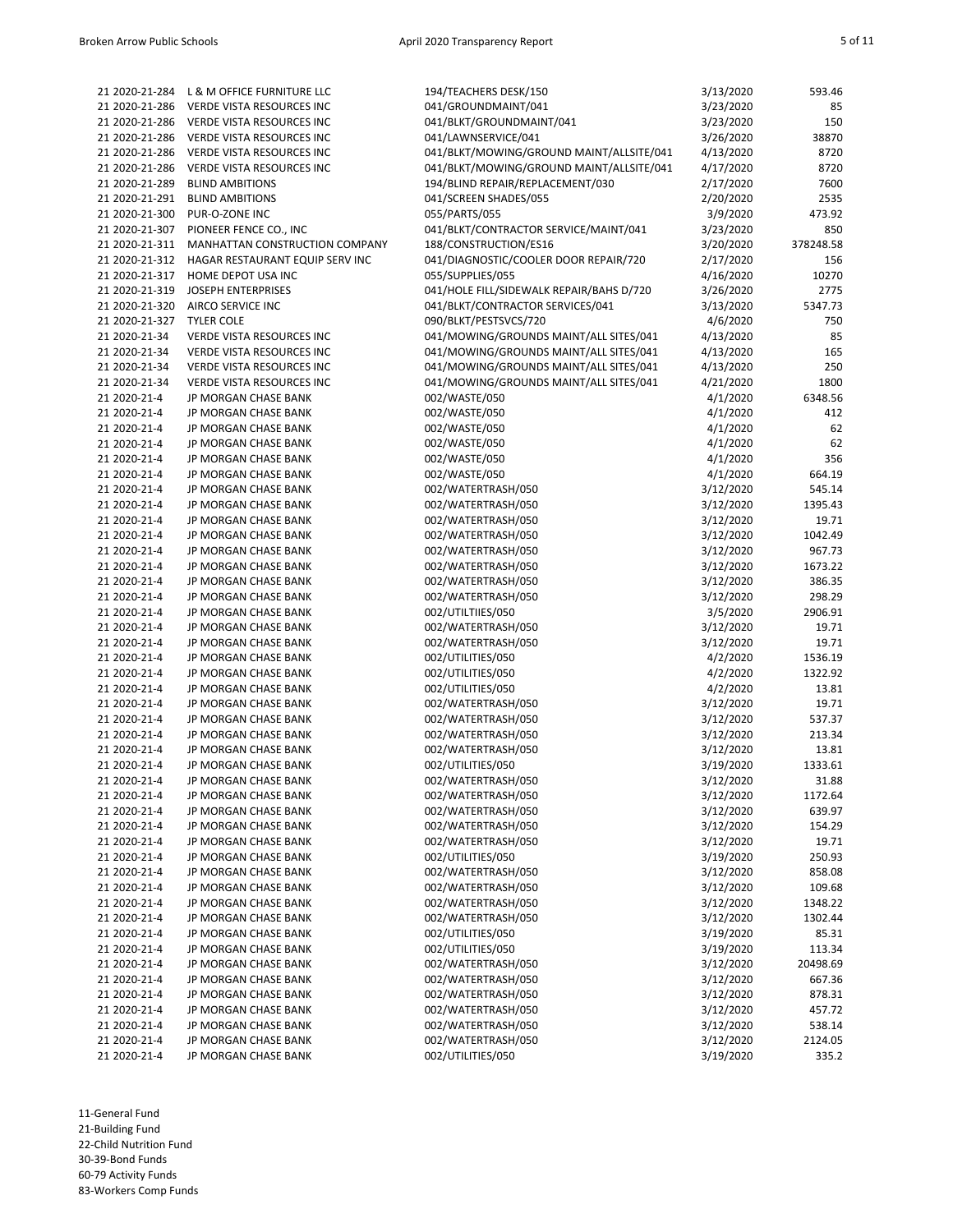| 21 2020-21-4   | JP MORGAN CHASE BANK               | 002/UTILITIES/050                        | 4/9/2020  | 35022.51 |
|----------------|------------------------------------|------------------------------------------|-----------|----------|
| 21 2020-21-5   | <b>EXELON CORPORATION</b>          | 002/BLKT/NATURAL GAS UTILITY/CMET/050    | 3/12/2020 | 13422.99 |
| 21 2020-21-5   | <b>EXELON CORPORATION</b>          | 002/BLKT/NATURAL GAS UTILITY/CMET/050    | 4/14/2020 | 4448.19  |
| 21 2020-21-6   | ONE GAS INC.                       | 002/NATGAS/050                           | 3/25/2020 | 287.12   |
|                |                                    |                                          |           |          |
| 21 2020-21-6   | ONE GAS INC.                       | 002/NATGAS/050                           | 3/30/2020 | 268.45   |
| 21 2020-21-6   | ONE GAS INC.                       | 002/UTILITIES/050                        | 4/14/2020 | 329.93   |
| 21 2020-21-6   | ONE GAS INC.                       | 002/UTILTITIES/050                       | 3/23/2020 | 645.61   |
| 21 2020-21-6   | ONE GAS INC.                       | 002/NATGAS/050                           | 3/26/2020 | 219.3    |
| 21 2020-21-6   | ONE GAS INC.                       | 002/UTILITIES/050                        | 4/14/2020 | 344.38   |
|                |                                    |                                          |           |          |
| 21 2020-21-6   | ONE GAS INC.                       | 002/NATGAS/050                           | 3/20/2020 | 418.26   |
| 21 2020-21-6   | ONE GAS INC.                       | 002/NATGAS/050                           | 3/30/2020 | 316.61   |
| 21 2020-21-6   | ONE GAS INC.                       | 002/NATGAS/050                           | 3/30/2020 | 174.28   |
| 21 2020-21-6   | ONE GAS INC.                       | 002/NATGAS/050                           | 3/20/2020 | 831.63   |
| 21 2020-21-6   | ONE GAS INC.                       | 002/UTILITIES/050                        | 4/14/2020 | 459.47   |
|                |                                    | 002/UTILITIES/050                        |           |          |
| 21 2020-21-6   | ONE GAS INC.                       |                                          | 4/14/2020 | 494.99   |
| 21 2020-21-6   | ONE GAS INC.                       | 002/UTILITIES/050                        | 4/14/2020 | 316.77   |
| 21 2020-21-6   | ONE GAS INC.                       | 002/UTILITIES/050                        | 4/14/2020 | 460.13   |
| 21 2020-21-6   | ONE GAS INC.                       | 002/UTILITIES/050                        | 4/14/2020 | 433.83   |
| 21 2020-21-6   | ONE GAS INC.                       | 002/UTILITIES/050                        | 4/14/2020 | 366.31   |
| 21 2020-21-6   | ONE GAS INC.                       | 002/UTILITIES/050                        | 4/14/2020 | 379.9    |
|                |                                    |                                          |           |          |
| 21 2020-21-6   | ONE GAS INC.                       | 002/UTILITIES/050                        | 4/14/2020 | 400.94   |
| 21 2020-21-6   | ONE GAS INC.                       | 002/UTILITIES/050                        | 4/14/2020 | 281.27   |
| 21 2020-21-6   | ONE GAS INC.                       | 002/UTILITIES/050                        | 4/14/2020 | 476.57   |
| 21 2020-21-6   | ONE GAS INC.                       | 002/UTILITIES/050                        | 4/14/2020 | 343.74   |
| 21 2020-21-6   |                                    |                                          |           |          |
|                | ONE GAS INC.                       | 002/UTILITIES/050                        | 4/14/2020 | 287.83   |
| 21 2020-21-6   | ONE GAS INC.                       | 002/UTILITIES/050                        | 4/14/2020 | 479.21   |
| 21 2020-21-6   | ONE GAS INC.                       | 002/UTILITIES/050                        | 4/14/2020 | 299.68   |
| 21 2020-21-6   | ONE GAS INC.                       | 002/UTILITIES/050                        | 4/14/2020 | 365.43   |
| 21 2020-21-6   | ONE GAS INC.                       | 002/UTILITIES/050                        | 4/14/2020 | 340.45   |
| 21 2020-21-6   | ONE GAS INC.                       | 002/UTILITIES/050                        | 4/14/2020 | 354.25   |
|                |                                    |                                          |           |          |
| 21 2020-21-6   | ONE GAS INC.                       | 002/UTILITIES/050                        | 4/14/2020 | 644.92   |
| 21 2020-21-6   | ONE GAS INC.                       | 002/UTILITIES/050                        | 4/14/2020 | 350.3    |
| 21 2020-21-6   | ONE GAS INC.                       | 002/UTILITIES/050                        | 4/14/2020 | 356.23   |
| 21 2020-21-6   | ONE GAS INC.                       | 002/UTILITIES/050                        | 4/14/2020 | 680.42   |
| 21 2020-21-6   | ONE GAS INC.                       | 002/UTILITIES/050                        | 4/14/2020 | 245.09   |
|                |                                    |                                          |           |          |
| 21 2020-21-6   | ONE GAS INC.                       | 002/UTILITIES/050                        | 4/14/2020 | 496.96   |
| 21 2020-21-6   | ONE GAS INC.                       | 002/UTILITIES/050                        | 4/14/2020 | 2159.59  |
| 21 2020-21-6   | ONE GAS INC.                       | 002/UTILITIES/050                        | 4/14/2020 | 239.84   |
| 21 2020-21-6   | ONE GAS INC.                       | 002/UTILITIES/050                        | 4/14/2020 | 228.16   |
| 21 2020-21-6   | ONE GAS INC.                       | 002/UTILITIES/050                        | 4/14/2020 | 516.68   |
| 21 2020-21-74  | URBAN PEST AND WILDLIFE MANAGEMENT | 055/BLKT/PEST CONTROL/055                | 3/7/2020  | 45       |
|                |                                    |                                          |           |          |
| 21 2020-21-74  | URBAN PEST AND WILDLIFE MANAGEMENT | 055/BLKT/PEST CONTROL/055                | 3/7/2020  | 45       |
| 21 2020-21-74  | URBAN PEST AND WILDLIFE MANAGEMENT | 055/BLKT/PEST CONTROL/055                | 3/12/2020 | 45       |
| 21 2020-21-74  | URBAN PEST AND WILDLIFE MANAGEMENT | 055/BLKT/PEST CONTROL/055                | 3/12/2020 | 45       |
| 21 2020-21-74  | URBAN PEST AND WILDLIFE MANAGEMENT | 055/BLKT/PEST CONTROL/055                | 3/12/2020 | 45       |
| 21 2020-21-74  | URBAN PEST AND WILDLIFE MANAGEMENT | 055/PESTCONTROL/055                      | 4/3/2020  | 45       |
|                |                                    |                                          |           |          |
| 21 2020-21-75  | <b>LIBERTY LAUNDRY</b>             | 055/BLKT/LAUNDRY/055                     | 4/1/2020  | 238.71   |
| 21 2020-21-79  | CONSOLIDATED ELECTRICAL DISTRIB    | 055/BLKT/LAMPS/BULBS/055                 | 2/28/2020 | 29.28    |
| 21 2020-21-81  | WESTLAKE ACE HARDWARE INC          | 055/BLKT/SUPPLIES/055                    | 3/11/2020 | 6        |
| 21 2020-21-81  | WESTLAKE ACE HARDWARE INC          | 055/BLKT/SUPPLIES/055                    | 3/11/2020 | 0.57     |
| 21 2020-21-81  | WESTLAKE ACE HARDWARE INC          | 055/BLKT/SUPPLIES/055                    | 3/12/2020 | 45.98    |
| 21 2020-21-86  | JP MORGAN CHASE/ADMIRAL EXPRESS    | 055/BLKT/SUPPLIES/055                    |           |          |
|                |                                    |                                          | 3/17/2020 | 124.13   |
| 21 2020-21-92  | MURRAY WOMBLE INC                  | 090/divider curtain/720                  | 3/27/2020 | 34615    |
| 22 2020-22-10  | BROKEN ARROW ELECTRIC SUPPLY LLC   | 000/BLKT/REPAIRS/PARTS/SUPPLIES/MISC/022 | 3/12/2020 | 28       |
| 22 2020-22-103 | <b>COSTLEY ENTERPRISES INC</b>     | 000/BLKTPIZZA/022                        | 3/31/2020 | 11276.05 |
| 22 2020-22-110 | <b>FRONTIER PRODUCE INC</b>        | 000/BLKT/PRODUCE/022                     | 3/10/2020 | 1043.73  |
| 22 2020-22-128 | OZARK EMPIRE DISTRIBUTORS INC      | 000/BAKERYITEMS/022                      | 3/10/2020 | 3133.4   |
|                |                                    |                                          |           |          |
| 22 2020-22-129 | URBAN PEST AND WILDLIFE MANAGEMENT | 000/PESTCONTROL/022                      | 3/12/2020 | 700      |
| 22 2020-22-20  | HAGAR RESTAURANT EQUIP SERV INC    | 000/BLKT/REPAIRS/PARTS/SUPPLIES/MISC/022 | 3/16/2020 | 460.39   |
| 22 2020-22-235 | ASSOCIATED PARTS & SUPPLY INC      | 000/BLKT/REPAIRS/PARTS/SUPPLIES/022      | 3/11/2020 | 825.99   |
| 22 2020-22-252 | WESTLAKE ACE HARDWARE INC          | 000/BLKT/REPAIRS/PARTS/SUPPLIES/022      | 2/6/2020  | 7.28     |
| 22 2020-22-252 | WESTLAKE ACE HARDWARE INC          | 000/REPAIRS/022                          | 3/4/2020  | 29.98    |
| 22 2020-22-253 | JOHNSTONE SUPPLY OF TULSA          | 000/BLKT/PARTS/SUPPLIES/REPAIRS/022      | 1/27/2020 | 15.65    |
|                |                                    |                                          |           |          |
| 22 2020-22-253 | JOHNSTONE SUPPLY OF TULSA          | 000/BLKT/PARTS/SUPPLIES/REPAIRS/022      | 2/26/2020 | 51.78    |

‐General Fund ‐Building Fund ‐Child Nutrition Fund ‐39‐Bond Funds ‐79 Activity Funds

83‐Workers Comp Funds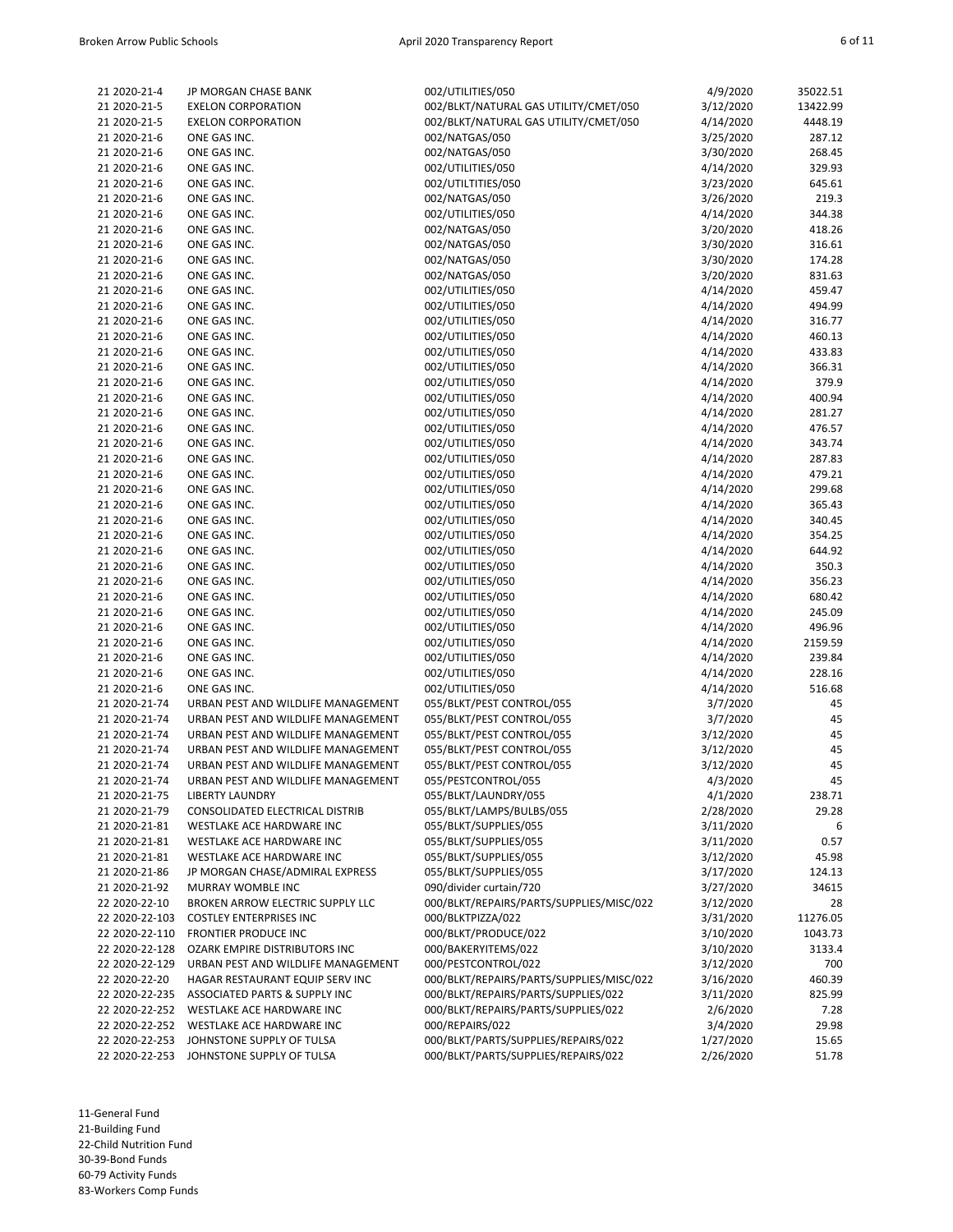| 22 2020-22-253 | JOHNSTONE SUPPLY OF TULSA                   | 000/BLKT/PARTS/SUPPLIES/REPAIRS/022      | 2/26/2020 | 40.38    |
|----------------|---------------------------------------------|------------------------------------------|-----------|----------|
| 22 2020-22-253 | JOHNSTONE SUPPLY OF TULSA                   | 000/BLKT/PARTS/SUPPLIES/REPAIRS/022      | 3/2/2020  | 132.95   |
| 22 2020-22-253 | JOHNSTONE SUPPLY OF TULSA                   | 000/BLKT/PARTS/SUPPLIES/REPAIRS/022      | 3/3/2020  | 47.72    |
| 22 2020-22-253 | JOHNSTONE SUPPLY OF TULSA                   | 000/BLKT/PARTS/SUPPLIES/REPAIRS/022      | 3/3/2020  | 13.64    |
|                |                                             |                                          |           |          |
| 22 2020-22-253 | JOHNSTONE SUPPLY OF TULSA                   | 000/BLKT/REPAIRS/PARTS/SUPPLIES/022      | 3/12/2020 | 45.13    |
| 22 2020-22-253 | JOHNSTONE SUPPLY OF TULSA                   | 000/BLKT/PARTS/SUPPLIES/REPAIRS/022      | 3/27/2020 | 122.83   |
| 22 2020-22-26  | <b>LOCKE SUPPLY</b>                         | 000/BLKT/REPAIRS/PARTS/SUPPLIES/MISC/022 | 2/26/2020 | 3.9      |
| 22 2020-22-26  | <b>LOCKE SUPPLY</b>                         | 000/BLKT/REPAIRS/PARTS/SUPPLIES/MISC/022 | 4/7/2020  | 3.73     |
| 22 2020-22-27  | LOVE BOTTLING CO LLC                        | 000/VENDING SUPPLIES/022                 | 3/10/2020 | 372.55   |
|                |                                             |                                          |           |          |
| 22 2020-22-276 | FIREPRO FIRE PROTECTION SVCS INC            | 000/VENT HOOD INSPECTIONS/022            | 2/27/2020 | 182      |
| 22 2020-22-281 | SEWELL MECHANICAL INC                       | 000/COOLERDDOORREPLACE/700               | 4/8/2020  | 4520     |
| 22 2020-22-29  | MEDNOW URGENT CARE CENTER LLC               | 000/BLKT/EMPLOYEE PHYSICALS/022          | 3/11/2020 | 900      |
| 22 2020-22-299 | <b>BANK OF OKLAHOMA</b>                     | 000/BLKT/BANK FEES/022                   | 3/31/2020 | 407.58   |
| 22 2020-22-3   | JP MORGAN CHASE/ADMIRAL EXPRESS             | 000/BLKT/OFFICE SUPPLIES                 | 3/12/2020 | 143.9    |
| 22 2020-22-306 | L & M OFFICE FURNITURE LLC                  | 000/FURNITURE/022                        |           | 703.5    |
|                |                                             |                                          | 3/13/2020 |          |
| 22 2020-22-317 | <b>SYSCO CORPORATION</b>                    | 000/BLKT/FOOD/SUBWAY/022                 | 3/10/2020 | 1132.97  |
| 22 2020-22-317 | <b>SYSCO CORPORATION</b>                    | 000/BLKT/FOOD/SUBWAY/022                 | 3/13/2020 | 1376.11  |
| 22 2020-22-331 | HILAND DAIRY FOODS COMPANY LLC              | 000/DAIRY/022                            | 4/17/2020 | 17372.69 |
| 22 2020-22-38  | <b>TANKERSLEY FOODSERVICE</b>               | 000/BLKT/FOOD/022                        | 3/27/2020 | 3985.44  |
| 22 2020-22-39  | TANKERSLEY FOODSERVICE                      | 000/BLKT/PAPER GOODS/022                 | 3/27/2020 | 4233.23  |
|                |                                             |                                          |           |          |
| 22 2020-22-39  | TANKERSLEY FOODSERVICE                      | 000/BLKT/PAPER GOODS/022                 | 4/6/2020  | 1960.2   |
| 22 2020-22-39  | TANKERSLEY FOODSERVICE                      | 000/BLKT/PAPER GOODS/022                 | 4/13/2020 | 886.88   |
| 22 2020-22-41  | UNITED REFRIGERATION INC                    | 000/BLKT/PARTS/SUPPLIES/REPAIRS/MISC/022 | 3/9/2020  | 20.25    |
| 22 2020-22-42  | WESTLAKE ACE HARDWARE INC                   | 000/BLKT/REPAIRS/PARTS/SUPPLIES/MISC/022 | 2/28/2020 | 26.97    |
| 22 2020-22-43  | W W GRAINGER INC                            | 000/BLKT/PARTS/022                       | 3/16/2020 | 21.4     |
| 22 2020-22-9   | <b>BEN E KEITH FOODS</b>                    | 147/BLKT/FOOD/CATERING/022               |           | 451.61   |
|                |                                             |                                          | 3/9/2020  |          |
| 31 2020-31-1   | STEPHEN L SMITH CORP                        | 002/FINANCIAL ADVISOR/FEES/CMET/052      | 4/17/2020 | 70505.3  |
| 34 2020-34-7   | WALLACE ENGINEERING STRUCT CONSULT          | 037/ENGR SERV/PAC PRKING LOT/051         | 2/24/2020 | 8980     |
| 34 2020-34-7   | <b>WALLACE ENGINEERING STRUCT CONSULT</b>   | 037/ENGR SERV/PAC PRKING LOT/051         | 3/23/2020 | 7125     |
| 35 2020-35-5   | JP MORGAN CHASE BANK                        | 191/ADOBE/050                            | 3/12/2020 | 2496     |
| 39 2020-39-157 | WALLACE ENGINEERING STRUCT CONSULT          | 041/ENGINEERING SERVICES/720             | 3/16/2020 | 3362.5   |
|                |                                             |                                          | 3/5/2020  | 31.5     |
| 39 2020-39-162 | HERTZBERG-NEW METHOD, INC                   | 133/MEDIA/BOOKS/510                      |           |          |
| 39 2020-39-168 | MIDWEST RACQUETBALL & SPORTING INC          | 160/MENS SOCCER UNIFORMS/003             | 2/6/2020  | 3376.63  |
| 39 2020-39-180 | PLAY BY DESIGN INC                          | 126/PLAYGROUND EQUIP/100                 | 3/26/2020 | 2500     |
| 39 2020-39-184 | HERTZBERG-NEW METHOD, INC                   | 115/MEDIA/BOOKS/165                      | 1/30/2020 | 1402.19  |
| 39 2020-39-184 | HERTZBERG-NEW METHOD, INC                   | 115/MEDIA/BOOKS/165                      | 2/18/2020 | 125.38   |
| 39 2020-39-188 | HERTZBERG-NEW METHOD, INC                   | 002/BLKT/ENERGY CONSERVATION/CMET/050    | 3/20/2020 | 105.74   |
|                |                                             |                                          |           |          |
| 39 2020-39-196 | <b>KRUEGER INTERNATIONAL INC</b>            | 132/TABLES/CHAIRS/505                    | 3/3/2020  | 3764     |
| 39 2020-39-199 | FOLLETT SCHOOL SOLUTIONS INC                | 133/MEDIA/BOOKS/510                      | 3/17/2020 | 256.96   |
| 39 2020-39-202 | HERTZBERG-NEW METHOD, INC                   | 105/MEDIA/BOOKS/120                      | 2/7/2020  | 1181.71  |
| 39 2020-39-203 | L & M OFFICE FURNITURE LLC                  | 110/FURNITURE/220                        | 3/13/2020 | 4324.32  |
| 39 2020-39-204 | <b>KRUEGER INTERNATIONAL INC</b>            | 117/STUDENT DESKS/110                    | 3/18/2020 | 4902     |
| 39 2020-39-207 | FOLLETT SCHOOL SOLUTIONS INC                | 135/MEDIA/BOOKS/520                      | 3/2/2020  | 1707.25  |
|                |                                             |                                          |           |          |
| 39 2020-39-207 | FOLLETT SCHOOL SOLUTIONS INC                | 135/MEDIA/BOOKS/520                      | 3/9/2020  | 499.81   |
| 39 2020-39-208 | <b>KRUEGER INTERNATIONAL INC</b>            | 118/TABLES/215                           | 3/27/2020 | 1465.45  |
|                | 39 2020-39-209 FOLLETT SCHOOL SOLUTIONS INC | 146/BOOKS/MEDIA/720                      | 3/2/2020  | 1727.67  |
|                | 39 2020-39-209 FOLLETT SCHOOL SOLUTIONS INC | 146/BOOKS/MEDIA/720                      | 3/9/2020  | 467.94   |
| 39 2020-39-223 | FOLLETT SCHOOL SOLUTIONS INC                | 134/MEDIA/BOOKS/530                      | 3/18/2020 | 503.89   |
| 39 2020-39-227 | <b>DELL MARKETING LP</b>                    | 143/TELEVISION/725                       | 3/5/2020  | 499.99   |
|                |                                             |                                          |           |          |
| 39 2020-39-232 | BLICK ART MATERIALS LLC                     | 135/MAKERS SPACE/EQUIPMENT/520           | 3/17/2020 | 518.94   |
| 60 2020-60-112 | TULSA LITHO                                 | 987/RECRUITING JOB FAIR/HR/TAYLOR/015    | 2/24/2020 | 640      |
| 60 2020-60-112 | TULSA LITHO                                 | 987/RECRUITING JOB FAIR/HR/TAYLOR/015    | 2/24/2020 | 480      |
| 60 2020-60-112 | TULSA LITHO                                 | 987/RECRUITING JOB FAIR/HR/TAYLOR/015    | 2/24/2020 | 620      |
| 60 2020-60-12  | <b>BANK OF OKLAHOMA</b>                     | 987/BLKT/BANK FEES AND SUPPLIES/DOLLAHON | 4/14/2020 | 11.45    |
| 60 2020-60-131 | <b>B &amp; L PRINTING</b>                   | 931/TOYGALA/050                          | 4/13/2020 |          |
|                |                                             |                                          |           | 214      |
| 60 2020-60-131 | <b>B &amp; L PRINTING</b>                   | 931/TOYGALA/PRINTING/050                 | 4/14/2020 | 39.6     |
| 60 2020-60-14  | PAYPAL                                      | 901/BLKT/MONTHLY SERVICE/015             | 3/31/2020 | 30       |
| 60 2020-60-145 | MAZZIO'S LLC                                | 931/TOY INTERVIEW COMMITTEE/052          | 3/12/2020 | 73.46    |
| 60 2020-60-18  | <b>CNP CATERING</b>                         | 987/BLKT/CATERING/SUPT/015               | 3/11/2020 | 70.95    |
| 60 2020-60-4   | <b>IMPERIAL LLC</b>                         | 987/BLKT/ESC/MJANEY                      | 3/10/2020 | 59.9     |
|                |                                             | 987/BLKT/ESC/MJANEY                      |           |          |
| 60 2020-60-4   | <b>IMPERIAL LLC</b>                         |                                          | 3/11/2020 | 127.35   |
| 61 2020-61-13  | DRUGS OF ABUSE TESTING LABORATORY           | 976/BLKT/RO-1466/DRUG-TESTING/003        | 4/1/2020  | 1402.95  |
| 61 2020-61-5   | <b>BANKCARD CENTER</b>                      | 803/BLTFEESFORCC/003                     | 4/2/2020  | 20       |
| 61 2020-61-503 | <b>WORLDS FINEST CHOCOLATES</b>             | 946/CHOCOLATE FR/003                     | 1/8/2020  | 2495     |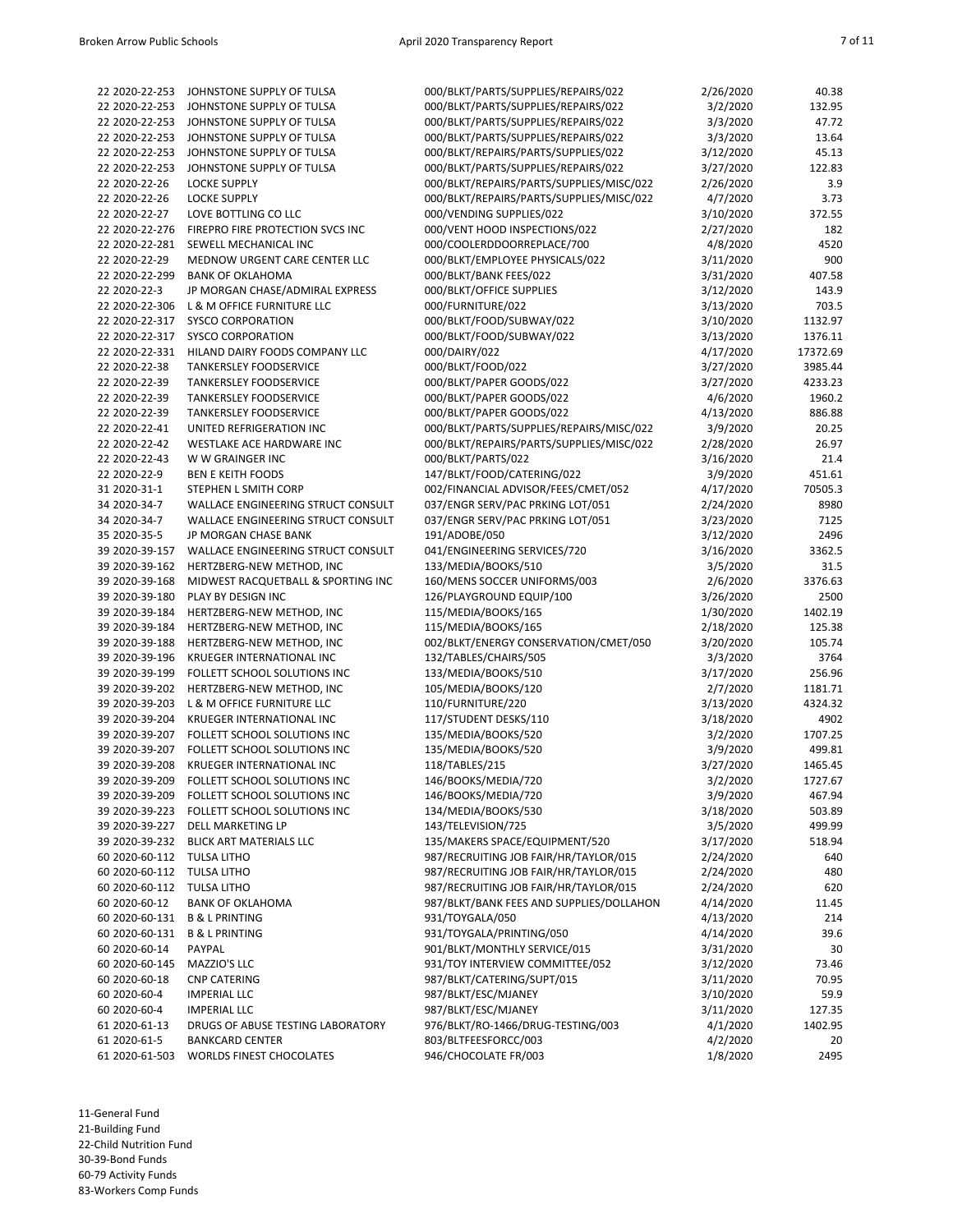| 61 2020-61-507 | TROPHY & PLAQUE PLUS                     | 863/AWARDS/003                           | 3/16/2020  | 203.5      |
|----------------|------------------------------------------|------------------------------------------|------------|------------|
| 61 2020-61-519 | THE ALL ABOUT NETWORK LLC                | 803/LAPEL PINS/003                       | 4/17/2020  | 273        |
| 61 2020-61-547 | OK SECONDARY SCHOOL ACT ASSOC            | 803/WRESTLING REGIONALS GATE/003         | 2/22/2020  | 3875.25    |
| 61 2020-61-554 | PENSXPRESS.COM INC                       | 803/NATIONAL SIGNING DAY PENS/003        | 3/11/2020  | 122        |
| 61 2020-61-765 | <b>CUSTOM CASTING OF INOLA LLC</b>       | 803/BLKT/AWARDS FOR TRACK MEET/003       | 3/20/2020  | 665        |
| 61 2020-61-765 | <b>CUSTOM CASTING OF INOLA LLC</b>       | 803/BLKT/AWARDS FOR TRACK MEET/003       | 3/20/2020  | 357        |
| 61 2020-61-787 | JP MORGAN CHASE BANK                     | 803/SAFE SPORT SCHOOL APP/003            | 4/21/2020  | 150        |
| 62 2020-62-365 | HEARTLAND PAYMENT SYSTEMS INC            | 925/BLKT FEES/SERVICES/TIGER THREADS/720 | 3/31/2020  | 254.08     |
| 62 2020-62-365 | HEARTLAND PAYMENT SYSTEMS INC            | 925/BLKT FEES/SERVICES/TIGER THREADS/720 | 3/31/2020  | 355.1      |
| 62 2020-62-38  | <b>BANKCARD CENTER</b>                   | 925/BLKTBANKFEES/TIGERTHREADS            | 3/12/2020  | 59.95      |
| 62 2020-62-38  | <b>BANKCARD CENTER</b>                   | 925/BLKBANKFEES/TIGER THREADS/720        | 4/21/2020  | 59.95      |
| 62 2020-62-497 | <b>BANK OF OKLAHOMA</b>                  | 892/BANK FEES AND SUPPLIES/720           | 4/14/2020  | 76.63      |
|                |                                          |                                          |            |            |
| 62 2020-62-526 | <b>BRIAN BABCOCK</b>                     | 854/FUNDRAISER/BREWSTER/720              | 2/21/2020  | 369        |
| 62 2020-62-533 | <b>CC PRODUCTS INC</b>                   | @@925/BLKT/TIGERTHREADS/720              | 11/27/2019 | 2479.52    |
| 62 2020-62-533 | <b>CC PRODUCTS INC</b>                   | 925/BLKT/TIGERTHREADS/720                | 2/25/2020  | $-849.15$  |
| 62 2020-62-586 | JP MORGAN CHASE BANK                     | 925/BLKTMERCH/TIGERTHREADS/720           | 3/10/2020  | 193.65     |
| 62 2020-62-601 | COLOSSEUM ATHLETICS CORPORATION          | 925/BLKTMERCH/TIGERTHREADS/720           | 1/15/2020  | 4050.85    |
| 62 2020-62-601 | COLOSSEUM ATHLETICS CORPORATION          | 925/BLKTMERCH/TIGERTHREADS/720           | 2/26/2020  | $-1099.26$ |
| 62 2020-62-657 | JP MORGAN CHASE BANK                     | 934/BLANKET SUPPLIES/STECKER             | 3/10/2020  | 74.9       |
| 62 2020-62-684 | JP MORGAN CHASE BANK                     | 809/MEALS/OASC DISTRICT/STECKER          | 3/6/2020   | 390        |
| 62 2020-62-689 | ERNEST RANDALL LUNDY                     | 809/DJ DISTRICT/STECKER                  | 3/11/2020  | 350        |
| 62 2020-62-719 | JP MORGAN CHASE BANK                     | 809/STAFF MEALS/STUCO DISTRICT/STECKER   | 3/11/2020  | 2227.87    |
| 62 2020-62-725 | <b>SAM'S CLUB DIRECT</b>                 | 926/SUPPLIES/720                         | 3/16/2020  | 409.9      |
| 62 2020-62-727 | JP MORGAN CHASE BANK                     | 853/EXPENSES/ARTHUR/720                  | 3/11/2020  | 249.61     |
| 62 2020-62-740 | <b>GORFAM MARKETING INC</b>              | 925/BLKTMERCH/TIGERTHREADS/720           | 3/12/2020  | 137.25     |
|                |                                          | 925/BLKTMERCH/TIGERTHREADS/720           |            |            |
| 62 2020-62-740 | <b>GORFAM MARKETING INC</b>              |                                          | 3/16/2020  | 183.3      |
| 62 2020-62-740 | <b>GORFAM MARKETING INC</b>              | 925/BLKTMERCH/TIGERTHREADS/720           | 3/16/2020  | 513.25     |
| 62 2020-62-740 | <b>GORFAM MARKETING INC</b>              | 925/BLKTMERCH/TIGERTHREADS/720           | 3/16/2020  | 213        |
| 62 2020-62-740 | <b>GORFAM MARKETING INC</b>              | 925/MERCH/720                            | 3/23/2020  | 334        |
| 62 2020-62-744 | OKLAHOMA ART EDUCATION ASSOC/OAEA        | 811/MEMBERSHIP/720                       | 2/14/2020  | 80         |
| 62 2020-62-748 | <b>B A ACCOMPANY VOCAL MUSIC BOOSTER</b> | 833/REIMBURSEMENTS                       | 3/31/2020  | 15535.52   |
| 62 2020-62-97  | <b>BANK OF OKLAHOMA</b>                  | 925/BANK FEES/TIGER THREADS/720          | 4/14/2020  | 8.24       |
| 65 2020-65-108 | KISS INST FOR PRACTICAL ROBOTICS         | 877/SUPPLIES/505                         | 1/7/2020   | 145        |
| 65 2020-65-144 | DRAMATIC PUBLISHING CO                   | 844/SPRING PLAY/505                      | 3/4/2020   | 426.05     |
| 65 2020-65-152 | SAIED MUSIC COMPANY                      | 833/BLANKET SUPPLIES/505                 | 4/16/2020  | 201.24     |
| 65 2020-65-154 | MAZZIO'S LLC                             | 940/AWARD/505                            | 3/12/2020  | 42.95      |
| 65 2020-65-156 | ARROW FLOWER & GIFTS INC                 | 938/BEREAVEMENT/505                      | 3/31/2020  | 74.5       |
| 65 2020-65-160 | JP MORGAN CHASE/ADMIRAL EXPRESS          | 934/SUPPLIES/505                         | 3/12/2020  | 162.98     |
| 65 2020-65-162 | JP MORGAN CHASE BANK                     | 897/HOTEL FOR NJHS/505                   | 3/11/2020  | 302        |
| 65 2020-65-163 | REASOR'S HOLDING COMPANY, INC            | 892/SNACKS/505                           | 3/13/2020  | 42.53      |
| 65 2020-65-165 | <b>WORLDS FINEST CHOCOLATES</b>          | 877/FUNDRAISER/505                       | 3/13/2020  | 1595       |
|                |                                          |                                          | 3/31/2020  | 9.86       |
| 65 2020-65-59  | <b>AVB BANK</b>                          | 892/BANKFEES/505                         |            |            |
|                | 66 2020-66-107 JW PEPPER & SON INC       | 833/SUPPLIES/520                         | 12/30/2019 | 56.25      |
| 66 2020-66-107 | JW PEPPER & SON INC                      | 833/SUPPLIES/520                         | 1/11/2020  | 82.5       |
| 66 2020-66-119 | <b>MARGARET C KING</b>                   | 844/SUPPLIES/520                         | 3/11/2020  | 59.59      |
| 66 2020-66-2   | <b>AVB BANK</b>                          | 892/BANKFEES/520                         | 3/31/2020  | 7.78       |
| 66 2020-66-84  | <b>QUALITY SIGNS AND BANNERS</b>         | 892/TOY BANNER/520                       | 1/9/2020   | 99         |
| 67 2020-67-100 | <b>BROKEN ARROW PUBLIC SCHOOLS</b>       | 905/ORCHESTRA/530                        | 2/10/2020  | 40.95      |
| 67 2020-67-103 | BA PUBLIC SCHOOLS-GENERAL FUND           | 833/CHOIR/530                            | 2/10/2020  | 300        |
| 67 2020-67-110 | <b>BA PUBLIC SCHOOLS-GENERAL FUND</b>    | 905/ORCHESTRA/530                        | 1/10/2020  | 60.88      |
| 67 2020-67-118 | <b>BROKEN ARROW PUBLIC SCHOOLS</b>       | 833/CHOIR/530                            | 3/10/2020  | 176.3      |
|                | 67 2020-67-122 JW PEPPER & SON INC       | 818/BAND/530                             | 3/11/2020  | 81.99      |
| 67 2020-67-123 | BA PUBLIC SCHOOLS-GENERAL FUND           | 818/BAND/530                             | 3/10/2020  | 160        |
| 67 2020-67-125 | BA PUBLIC SCHOOLS-GENERAL FUND           | 818/BAND/530                             | 3/10/2020  | 80         |
| 67 2020-67-126 | BA PUBLIC SCHOOLS-GENERAL FUND           | 818/BAND/530                             | 3/10/2020  | 80         |
| 67 2020-67-139 | REASOR'S HOLDING COMPANY, INC            | 897/NJHS/530                             | 3/3/2020   | 29.08      |
| 67 2020-67-144 | H & A SCREEN PRINTING INC                | 893/8TH GRADE/530                        | 3/18/2020  | 600        |
|                |                                          |                                          |            |            |
| 67 2020-67-145 | <b>BROKEN ARROW PUBLIC SCHOOLS</b>       | 833/CHOIR/530                            | 3/10/2020  | 509.3      |
| 67 2020-67-146 | KINCAID COACH LINES                      | 833/CHOIR/530                            | 3/6/2020   | 2577       |
| 67 2020-67-147 | BA PUBLIC SCHOOLS-GENERAL FUND           | 818/BAND/530                             | 3/10/2020  | 60.87      |
| 67 2020-67-148 | PALEN MUSIC CENTER                       | 818/BAND/530                             | 3/3/2020   | 300        |
| 67 2020-67-154 | BROKEN ARROW PUBLIC SCHOOLS              | 833/CHOIR/530                            | 3/10/2020  | 113.9      |
| 67 2020-67-158 | REASOR'S HOLDING COMPANY, INC            | 938/STAFF/530                            | 3/4/2020   | 32.35      |
| 67 2020-67-163 | PALEN MUSIC CENTER                       | 905/ORCHESTRA/530                        | 3/2/2020   | 18         |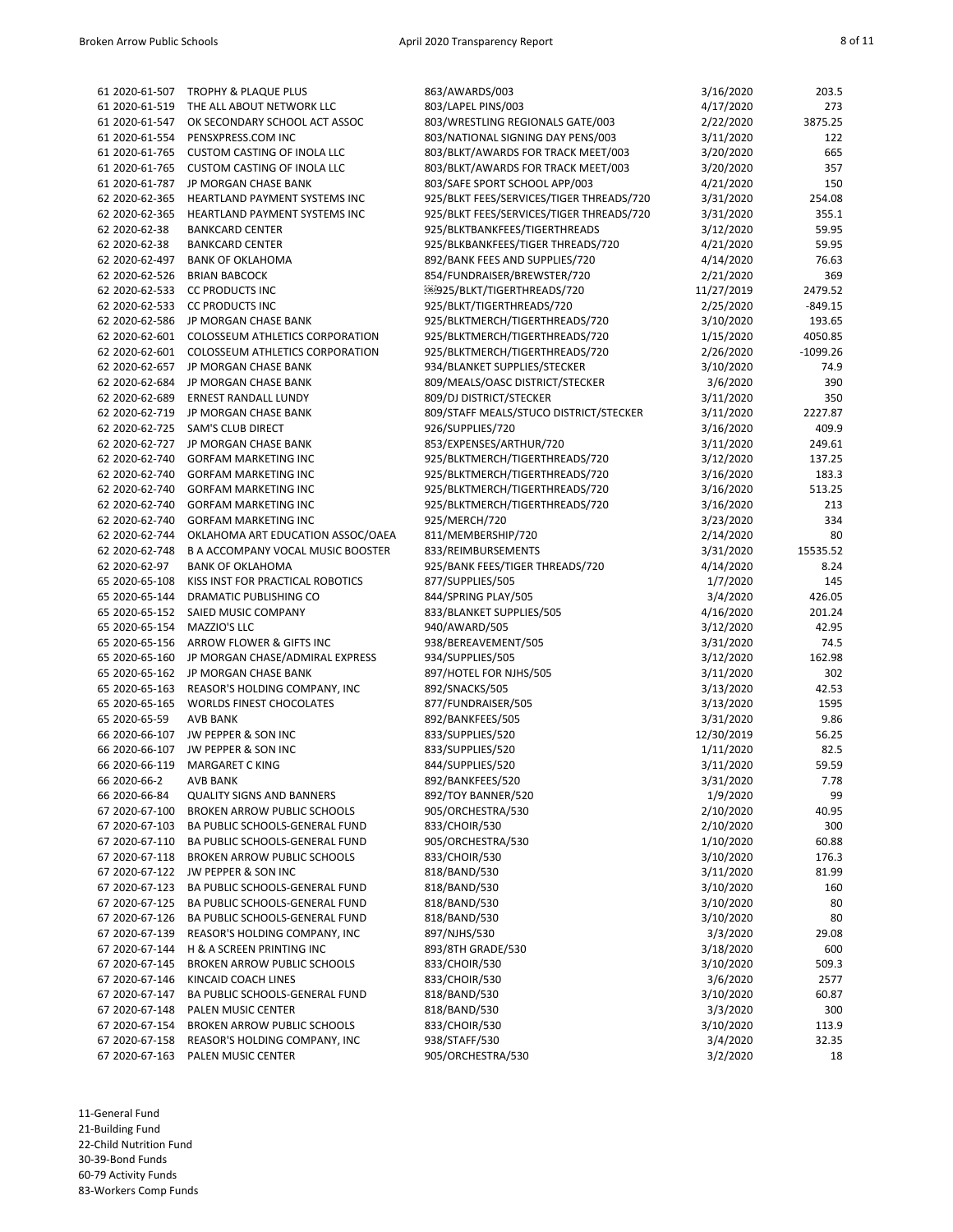| 67 2020-67-165 | REASOR'S HOLDING COMPANY, INC      | 938/STAFF/530            | 3/12/2020  | 57.22    |
|----------------|------------------------------------|--------------------------|------------|----------|
| 67 2020-67-166 | SAM'S CLUB DIRECT                  | 897/NJHS/530             | 3/8/2020   | 358.52   |
| 67 2020-67-176 | <b>BOREN GROUP LLC</b>             | 833/CHOIR/530            | 3/12/2020  | 2819     |
| 67 2020-67-2   | <b>AVB BANK</b>                    | 892/BANKFEES/530         | 3/31/2020  | 12.02    |
| 67 2020-67-26  | BA PUBLIC SCHOOLS-GENERAL FUND     | 818/BAND/530             | 12/11/2019 | 400      |
| 67 2020-67-26  | BA PUBLIC SCHOOLS-GENERAL FUND     | 818/BAND/530             | 2/10/2020  | 80       |
| 67 2020-67-28  | BA PUBLIC SCHOOLS-GENERAL FUND     | 818/BAND/530             | 12/11/2019 | 240      |
|                |                                    |                          |            |          |
| 67 2020-67-29  | BA PUBLIC SCHOOLS-GENERAL FUND     | 818/BAND/530             | 12/11/2019 | 320      |
| 67 2020-67-29  | BA PUBLIC SCHOOLS-GENERAL FUND     | 818/BAND/530             | 2/10/2020  | 80       |
| 67 2020-67-36  | <b>BROKEN ARROW PUBLIC SCHOOLS</b> | 844/DRAMA/530            | 1/10/2020  | 127.85   |
| 67 2020-67-40  | BA PUBLIC SCHOOLS-GENERAL FUND     | 818/BAND/530             | 12/11/2019 | 600      |
| 67 2020-67-40  | BA PUBLIC SCHOOLS-GENERAL FUND     | 818/bandmasterclass/530  | 2/10/2020  | 600      |
| 67 2020-67-46  | BA PUBLIC SCHOOLS-GENERAL FUND     | 833/CHOIR/530            | 12/11/2019 | 2000     |
| 67 2020-67-47  | BA PUBLIC SCHOOLS-GENERAL FUND     | 833/CHOIR/530            | 2/10/2020  | 225      |
| 67 2020-67-56  | BA PUBLIC SCHOOLS-GENERAL FUND     | 833/CHOIR/530            | 12/11/2019 | 71.05    |
| 67 2020-67-56  | BA PUBLIC SCHOOLS-GENERAL FUND     | 833/CHOIR/530            | 2/10/2020  | 121.74   |
| 67 2020-67-56  | BA PUBLIC SCHOOLS-GENERAL FUND     | 833/CHOIR/530            | 3/12/2020  | 60.87    |
| 67 2020-67-70  | <b>BROKEN ARROW PUBLIC SCHOOLS</b> | 833/CHOIR/530            | 1/11/2020  | 59.9     |
| 67 2020-67-74  | <b>BROKEN ARROW PUBLIC SCHOOLS</b> | 844/DRAMA/530            | 12/11/2019 | 30.44    |
| 67 2020-67-79  | <b>BROKEN ARROW PUBLIC SCHOOLS</b> | 905/ORCHESTRA/530        | 2/10/2020  | 54.03    |
| 67 2020-67-80  | <b>BROKEN ARROW PUBLIC SCHOOLS</b> | 844/DRAMA/530            | 2/10/2020  | 54.02    |
| 67 2020-67-84  | BA PUBLIC SCHOOLS-GENERAL FUND     | 818/BAND/530             | 12/11/2019 | 160      |
| 67 2020-67-84  | BA PUBLIC SCHOOLS-GENERAL FUND     | 818/BAND/530             | 2/10/2020  | 200      |
| 67 2020-67-91  | <b>BAPS ATHLETIC DEPT.</b>         | 974/SPECIAL OLYMPICS/530 | 4/22/2020  | 750      |
| 68 2020-68-1   | <b>AVB BANK</b>                    | 892/BANKFEES/525         | 3/31/2020  | 9.02     |
| 68 2020-68-100 | BA PUBLIC SCHOOLS-GENERAL FUND     | 833/SUBS/525             | 3/10/2020  | 60.87    |
| 68 2020-68-105 | BA PUBLIC SCHOOLS-GENERAL FUND     | 818/MASTERCLASS/525      | 3/10/2020  | 215.3    |
| 68 2020-68-107 | BA PUBLIC SCHOOLS-GENERAL FUND     | 818/MASTERCLASS/525      | 3/10/2020  | 215.3    |
|                | BA PUBLIC SCHOOLS-GENERAL FUND     |                          |            |          |
| 68 2020-68-108 |                                    | 818/MASTERCLASS/525      | 3/10/2020  | 160      |
| 68 2020-68-109 | AMERICAN CANCER SOCIETY INC        | 940/FUNDRAISER/525       | 2/19/2020  | 215      |
| 68 2020-68-12  | BA PUBLIC SCHOOLS-GENERAL FUND     | 818/BLKT MASTERCLASS/525 | 12/11/2019 | 172.24   |
| 68 2020-68-120 | BA PUBLIC SCHOOLS-GENERAL FUND     | 818/MASTERCLASS/525      | 3/10/2020  | 160      |
| 68 2020-68-128 | <b>BROKEN ARROW PUBLIC SCHOOLS</b> | 833/BUS/525              | 3/10/2020  | 713.9    |
| 68 2020-68-130 | BA PUBLIC SCHOOLS-GENERAL FUND     | 833/SUBS/525             | 3/12/2020  | 60.87    |
| 68 2020-68-137 | <b>BROKEN ARROW PUBLIC SCHOOLS</b> | 964/SUBURBAN/525         | 3/10/2020  | 20.8     |
| 68 2020-68-144 | SCHOLASTIC CORPORATION             | 889/BOOK FAIR/525        | 3/12/2020  | 1773.23  |
| 68 2020-68-145 | <b>BROKEN ARROW PUBLIC SCHOOLS</b> | 818/BUS/525              | 3/10/2020  | 65.13    |
| 68 2020-68-146 | <b>BROKEN ARROW PUBLIC SCHOOLS</b> | 833/BUS/525              | 3/10/2020  | 65.13    |
| 68 2020-68-147 | <b>BROKEN ARROW PUBLIC SCHOOLS</b> | 905/BUS/525              | 3/10/2020  | 65.13    |
| 68 2020-68-148 | <b>BROKEN ARROW PUBLIC SCHOOLS</b> | 844/BUS/525              | 3/10/2020  | 65.13    |
| 68 2020-68-151 | <b>MERICA MARIE HOGAN</b>          | 844/SUPPLIES/525         | 2/13/2020  | 55.99    |
| 68 2020-68-151 | <b>MERICA MARIE HOGAN</b>          | 844/SUPPLIES/525         | 3/9/2020   | 94.77    |
| 68 2020-68-151 | MERICA MARIE HOGAN                 | 844/SUPPLIES/525         | 3/9/2020   | 58.99    |
| 68 2020-68-151 | MERICA MARIE HOGAN                 | 844/SUPPLIES/525         | 3/9/2020   | 5.99     |
| 68 2020-68-151 | MERICA MARIE HOGAN                 | 844/SUPPLIES/525         | 2/13/2020  | 16.99    |
|                | 68 2020-68-151 MERICA MARIE HOGAN  | 844/SUPPLIES/525         | 3/9/2020   | $-45.36$ |
| 68 2020-68-155 | <b>BROKEN ARROW PUBLIC SCHOOLS</b> | 833/BUS/525              | 3/10/2020  | 1564.7   |
| 68 2020-68-158 | REASOR'S HOLDING COMPANY, INC      | 978/SUPPLIES/525         | 3/3/2020   | 85.63    |
| 68 2020-68-16  | BA PUBLIC SCHOOLS-GENERAL FUND     | 818/BLKT MASTERCLASS/525 | 12/11/2019 | 430.6    |
| 68 2020-68-165 | REASOR'S HOLDING COMPANY, INC      | 897/SUPPLIES/525         | 3/3/2020   | 33.09    |
| 68 2020-68-17  | BA PUBLIC SCHOOLS-GENERAL FUND     | 818/BLKT MASTERCLASS/525 | 12/11/2019 | 301.42   |
| 68 2020-68-176 | LEUKEMIA & LYMPHOMA SOCIETY        | 892/FUNDRAISER/525       | 4/15/2020  | 1650.88  |
| 68 2020-68-18  |                                    | 818/BLKT MASTERCLASS/525 |            |          |
|                | BA PUBLIC SCHOOLS-GENERAL FUND     |                          | 12/11/2019 | 129.18   |
| 68 2020-68-36  | BA PUBLIC SCHOOLS-GENERAL FUND     | 844/SUBS/525             | 3/24/2020  | 30.44    |
| 68 2020-68-38  | BA PUBLIC SCHOOLS-GENERAL FUND     | 844/SUB/525              | 12/11/2019 | 60.87    |
| 68 2020-68-49  | BA PUBLIC SCHOOLS-GENERAL FUND     | 818/MASTERCLASS/525      | 12/11/2019 | 627      |
| 68 2020-68-51  | <b>DEANAN PRODUCTS INC</b>         | 892/SUBS/525             | 12/11/2019 | 71.05    |
| 68 2020-68-51  | BA PUBLIC SCHOOLS-GENERAL FUND     | 892/SUBS/525             | 3/24/2020  | 101.49   |
| 68 2020-68-65  | REASOR'S HOLDING COMPANY, INC      | 892/SUPPLIES/525         | 3/3/2020   | 75.61    |
| 68 2020-68-91  | <b>BROKEN ARROW PUBLIC SCHOOLS</b> | 818/BUS/525              | 3/10/2020  | 42.9     |
| 68 2020-68-96  | INSTRUMENTALIST AWARDS LLC         | 818/AWARD/525            | 3/16/2020  | 64       |
| 68 2020-68-98  | BA PUBLIC SCHOOLS-GENERAL FUND     | 833/SUB/525              | 3/10/2020  | 60.87    |
| 69 2020-69-1   | <b>AVB BANK</b>                    | 892/BANKFEES/510         | 3/31/2020  | 8.1      |
| 69 2020-69-106 | BA PUBLIC SCHOOLS-GENERAL FUND     | 818/MASTERCLASS/510      | 3/10/2020  | 160.28   |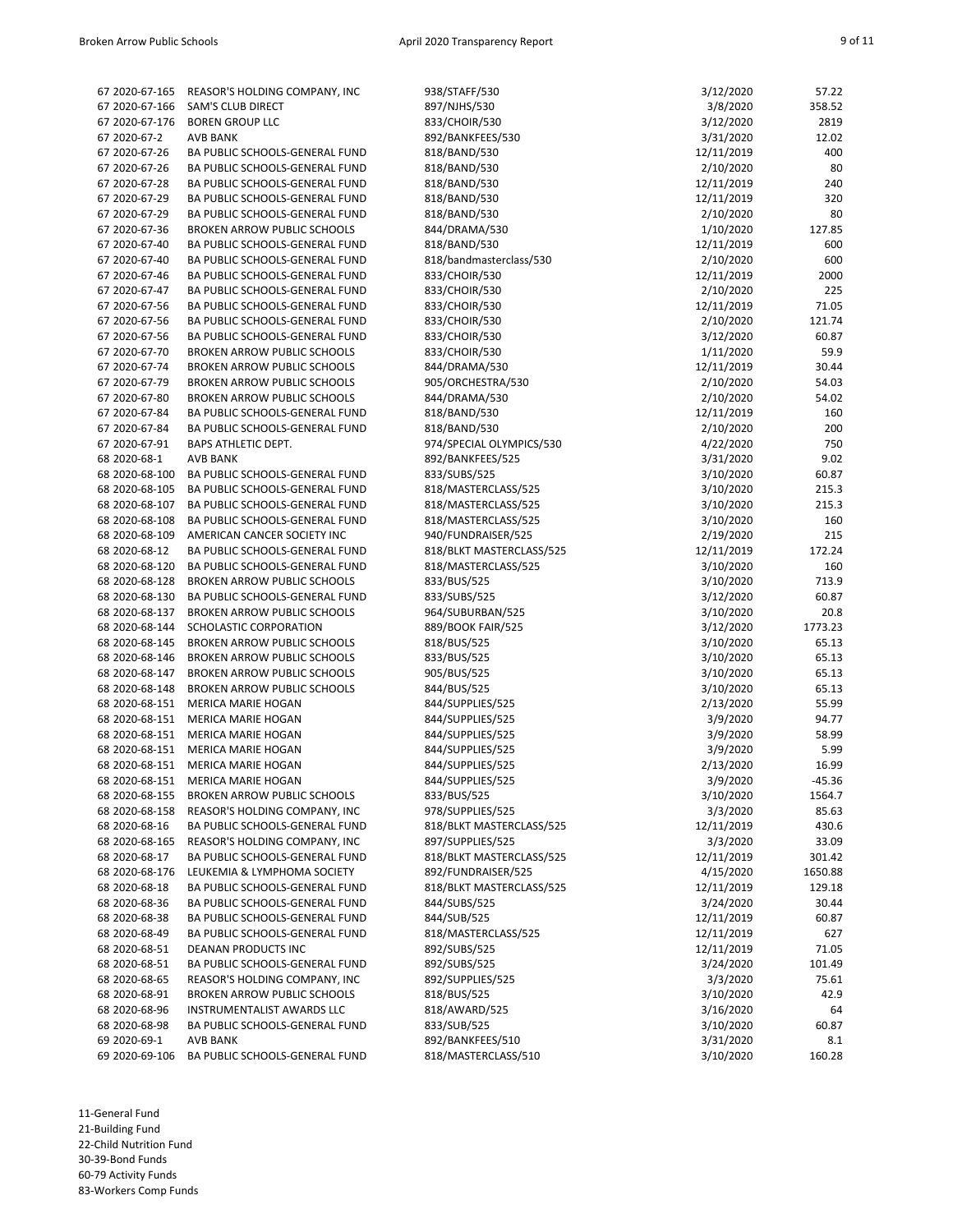| 69 2020-69-107                   | BA PUBLIC SCHOOLS-GENERAL FUND                      | 818/MASTERCLASS/510                               | 3/10/2020             | 40.07           |
|----------------------------------|-----------------------------------------------------|---------------------------------------------------|-----------------------|-----------------|
| 69 2020-69-108                   | BA PUBLIC SCHOOLS-GENERAL FUND                      | 818/MASTERCLASS/510                               | 3/10/2020             | 60.09           |
| 69 2020-69-115                   | BA PUBLIC SCHOOLS-GENERAL FUND                      | 833/SUBS/510                                      | 3/10/2020             | 60.87           |
| 69 2020-69-119                   | NBDA: NATALIE AUNKO, TREASURER                      | 818/ENTRYFEE/510                                  | 2/22/2020             | 205             |
| 69 2020-69-123                   | <b>STORY FIRST INC</b>                              | 844/SUPPLIES                                      | 2/19/2020             | 417.99          |
| 69 2020-69-125                   | OK SECONDARY SCHOOL ACT ASSOC                       | 818/ENTRY/FEE/510                                 | 4/3/2020              | 100             |
| 69 2020-69-125                   | OK SECONDARY SCHOOL ACT ASSOC                       | 818/ENTRY/FEE/510                                 | 4/3/2020              | 150             |
| 69 2020-69-125                   | OK SECONDARY SCHOOL ACT ASSOC                       | 818/ENTRY/FEE/510                                 | 4/3/2020              | 162             |
| 69 2020-69-126                   | REASOR'S HOLDING COMPANY, INC                       | 892/BREAKFAST/510                                 | 3/3/2020              | 77.39           |
| 69 2020-69-127                   | REASOR'S HOLDING COMPANY, INC                       | 934/SUPPLIES/510                                  | 2/12/2020             | 47.43           |
| 69 2020-69-128                   | BA PUBLIC SCHOOLS-GENERAL FUND                      | 818/MASTERCLASS/510                               | 3/10/2020             | 600             |
| 69 2020-69-136                   | <b>BAZZINI LLC</b>                                  | 905/FUNDRAISER/510                                | 3/12/2020             | 1577            |
| 69 2020-69-137                   | BA PUBLIC SCHOOLS-GENERAL FUND                      | 818/MASTERCLASS/510                               | 3/10/2020             | 80.14           |
|                                  | 69 2020-69-152 JONES SCHOOL SUPPLY COMPANY INC      | 897/AWARDS/510                                    | 3/13/2020             | 112.14          |
| 69 2020-69-153                   | SCHOLASTIC CORPORATION                              | 889/BOOKFAIR/510                                  | 4/1/2020              | 1468.9          |
| 69 2020-69-154                   | <b>BAZZINI LLC</b>                                  | 818/FUNDRAISER/510                                | 3/12/2020             | 4248            |
| 69 2020-69-58                    | BA PUBLIC SCHOOLS-GENERAL FUND                      | 818/MSTRCLASS/510                                 | 3/10/2020             | 40.07           |
| 69 2020-69-68                    | JW PEPPER & SON INC                                 | 833/SHEET/MUSIC/510                               | 11/21/2019            | 227.89          |
| 69 2020-69-83                    | PALEN MUSIC CENTER                                  | 818/SUPPLIES/510                                  | 12/9/2019             | 85.64           |
| 69 2020-69-92                    | BA PUBLIC SCHOOLS-GENERAL FUND                      | 833/SUBS/510                                      | 3/10/2020             | 30.44           |
| 69 2020-69-99                    | NATIONAL ASSOCIATION FOR MUSIC ED                   | 833/REGISTRATION/510                              | 8/22/2019             | 32              |
|                                  | 70 2020-70-1000 TEACHER SYNERGY LLC                 | 892/BLANKET/DOWNLOADS/150                         | 4/10/2020             | 719.66          |
|                                  | 70 2020-70-1000 TEACHER SYNERGY LLC                 | 892/BLANKET/DOWNLOADS/150                         | 4/14/2020             | 150.91          |
|                                  | 70 2020-70-1003 SCHOLASTIC CORPORATION              | 889/ SPRING BOOK FAIR/ 175                        | 3/30/2020             | 1249.8          |
|                                  | 70 2020-70-1004 WILJACKAL LLC FRECKLES              | 892/FUNDRAISER/160                                | 1/10/2020             | 472.5           |
|                                  | 70 2020-70-1005 WORLDS FINEST CHOCOLATES            | 892/FUNDRAISER/5THGRADE/150                       | 3/30/2020             | 6095            |
|                                  | 70 2020-70-1005 WORLDS FINEST CHOCOLATES            | 892/FUNDRAISER                                    | 3/27/2020             | $-3210$         |
|                                  | 70 2020-70-142 WILJACKAL LLC FRECKLES               | 892/BLKTICE CREAM FUNDRAISER/110                  | 3/13/2020             | 279             |
|                                  | 70 2020-70-178 BA PUBLIC SCHOOLS-GENERAL FUND       | 892/SUBS/175                                      | 3/12/2020             | 30.44           |
|                                  | 70 2020-70-213 WILJACKAL LLC FRECKLES               | 892/BLANKET/ FUNDRAISER/135                       | 3/12/2020             | 625.5           |
| 70 2020-70-326                   | WEST MUSIC COMPANY INC                              | 892/SUPPLIES/135                                  | 10/10/2019            | 70.25           |
| 70 2020-70-327                   | KISS INST FOR PRACTICAL ROBOTICS                    | 877/ JBC ROBOTICS KIT/ 175                        | 10/29/2019            | 500             |
| 70 2020-70-360                   | WILJACKAL LLC FRECKLES                              | 892/FUNDRAISER/200                                | 3/12/2020             | 322.2           |
| 70 2020-70-370                   | <b>COSTLEY ENTERPRISES INC</b>                      | 892/PIZZA/LUNCH WITH THE PRINCIPAL                | 3/5/2020              | 108             |
| 70 2020-70-411                   | <b>BROKEN ARROW PUBLIC SCHOOLS</b>                  | 892/5TH GRADE MUSICAL REHEARSAL/220               | 3/10/2020             | 146.2           |
| 70 2020-70-432                   | CHILD NUTRITION PROGRAMS DEPT                       | 892/HOMEWORK DINER/220                            | 3/11/2020             | 40              |
| 70 2020-70-51                    | REASOR'S HOLDING COMPANY, INC                       | 892/938/REFRESHMENTS, ITEMS, FLOWERS/220          | 3/12/2020             | 31.65           |
| 70 2020-70-519                   | <b>BROKEN ARROW PUBLIC SCHOOLS</b>                  | 892/CHOIR CAROLINGTRIP/220                        | 2/10/2020             | 76.2            |
| 70 2020-70-557                   | TEAM NEXT LEVEL INC                                 | 892/BLKT/TOMLUNCHEON/215                          | 1/31/2020             | 50.73           |
| 70 2020-70-558                   | WILJACKAL LLC FRECKLES                              | 892/BLKT/FRECKLES/215                             | 2/21/2020             | 207             |
| 70 2020-70-558                   | WILJACKAL LLC FRECKLES                              | 892/BLKT/FRECKLES/215                             | 2/28/2020             | 223.2           |
| 70 2020-70-558                   | WILJACKAL LLC FRECKLES                              | 892/BLKT/FRECKLES/215                             | 3/6/2020              | 220.5           |
|                                  | 70 2020-70-558 WILJACKAL LLC FRECKLES               | 892/BLKT/FRECKLES/215                             | 3/13/2020             | 217.8           |
| 70 2020-70-632                   | BA PUBLIC SCHOOLS-GENERAL FUND                      | 892/SUB/160                                       | 3/12/2020             | 60.87           |
| 70 2020-70-636                   | <b>BROKEN ARROW PUBLIC SCHOOLS</b>                  | 892/5TH GRADE MUSICAL/175                         | 4/2/2020              | 156             |
|                                  | 70 2020-70-650 WILJACKAL LLC FRECKLES               | 892/FRECKLESFUNDRAISERBLANKET/125                 | 1/24/2020             | 277.2           |
| 70 2020-70-650                   | WILJACKAL LLC FRECKLES                              | 892/FRECKLESFUNDRAISERBLANKET/125                 | 4/21/2020             | 285.3           |
| 70 2020-70-690                   | BA PUBLIC SCHOOLS-GENERAL FUND                      | 892/SUBS FOR PD/175                               | 3/10/2020             | 71.02           |
|                                  | 70 2020-70-699 COSTLEY ENTERPRISES INC              | 892/LUNCH FOR 2ND GRADE/200                       | 3/6/2020              | 198             |
| 70 2020-70-735                   | BA PUBLIC SCHOOLS-GENERAL FUND                      | 892/SUB/160                                       | 3/12/2020             | 35.51           |
| 70 2020-70-773                   | <b>CNP CATERING</b>                                 | 892/PT CONFERENCES/200                            | 4/9/2020              | 244.4           |
| 70 2020-70-780                   | DELUXE SMALL BUSINESS SALES INC                     | 892/DEPOSIT RECORD/SLIPS/135                      | 3/2/2020              | 84.07           |
| 70 2020-70-793                   | OTC BRANDS INC                                      | 892/DANCEDECORATIONS/120                          | 2/11/2020             | 113.7           |
| 70 2020-70-819                   | STEPHEN ROBERT SMITH                                | 892/GUESTSPEAKER/120                              | 2/18/2020             | 350             |
| 70 2020-70-848                   | ALPHA AWARDS & ENGRAVING LLC                        | 938/TOY PLAQUES/110                               | 2/26/2020             | 50              |
| 70 2020-70-861                   | <b>CNP CATERING</b>                                 | 892/STAFFMEETING/150                              | 3/11/2020             | 54.48           |
| 70 2020-70-862                   | REASOR'S HOLDING COMPANY, INC                       | 892/T.O.Y./205                                    | 3/11/2020             | 37.82           |
| 70 2020-70-877                   | REASOR'S HOLDING COMPANY, INC                       | 892/BLNKT/STUDENT AWARDS/200                      | 3/13/2020             | 79.23           |
| 70 2020-70-901                   | WILJACKAL LLC FRECKLES                              | 892/FUNDRAISER/150                                | 3/13/2020             | 234             |
| 70 2020-70-907                   | WILJACKAL LLC FRECKLES                              | 892/FRECKLES FUND RAISER/220                      | 3/6/2020              | 331.2           |
|                                  | 70 2020-70-912 SCHOLASTIC CORPORATION               | 889/ SPRING BOOK FAIR/175                         | 3/30/2020             | 150             |
| 70 2020-70-920                   |                                                     |                                                   |                       |                 |
|                                  | S & S DISCOUNT SPORTS & PE SUPPLIES                 | 892/PESUPPLIUES/220                               | 3/6/2020              | 159.36          |
| 70 2020-70-923<br>70 2020-70-927 | <b>VKIDZ HOLDINGS INC</b><br>SCHOLASTIC CORPORATION | 892/DOWNLOADLICENSE/LORD/150<br>889/BOOK FAIR/135 | 3/5/2020<br>3/12/2020 | 70.2<br>6331.66 |